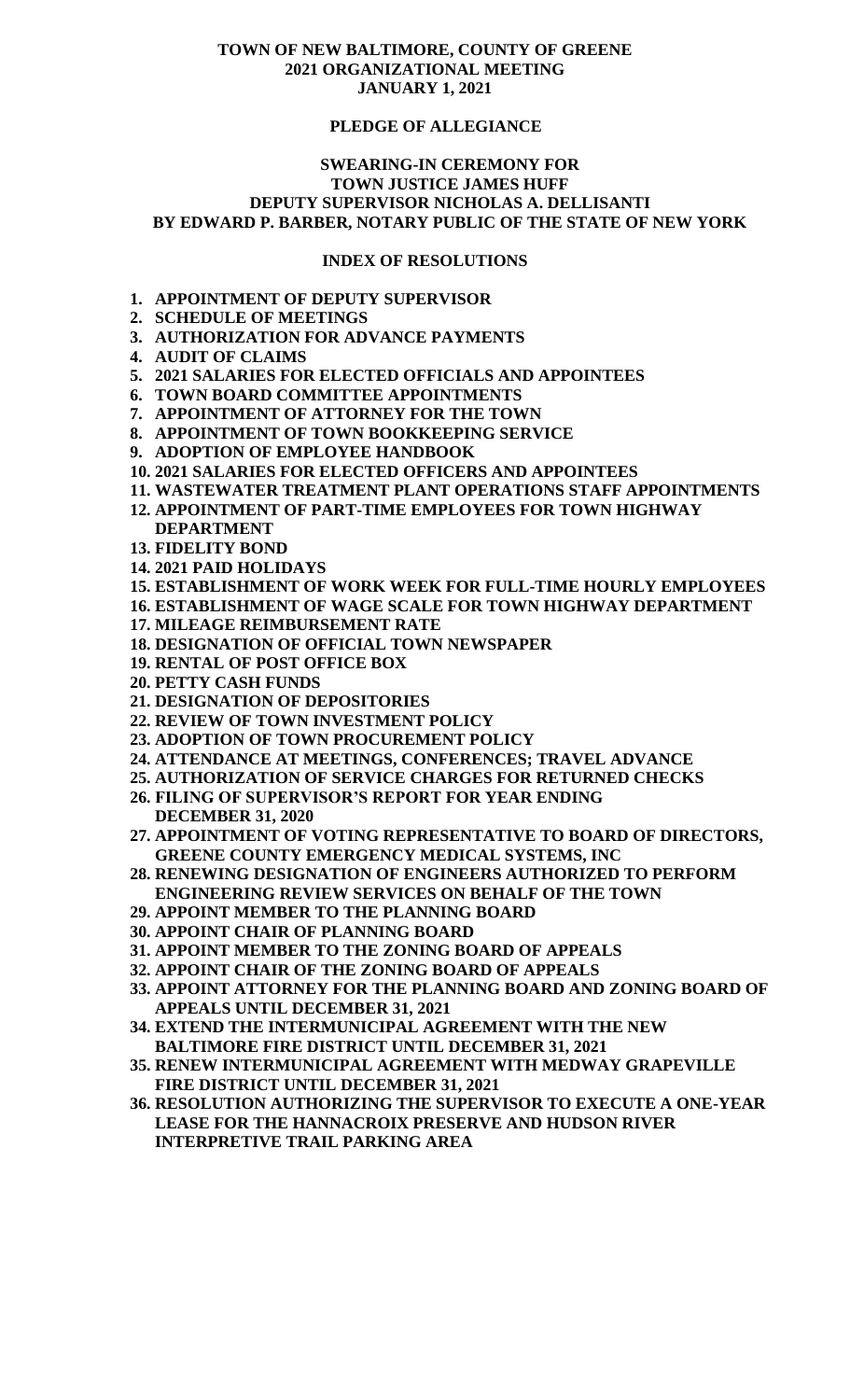Supervisor Ruso opened the Organizational Meeting at 2 PM with the Pledge Allegiance. Also attending Deputy Supervisor Dellisanti; Councilmembers Boehlke (arrived at 2:16 PM), Downes, Irving, and VanEtten; Town Clerk Finke; and 1 person who signed the attendance sheet. Absent: Tax Collector Jordan

# **TOWN OF NEW BALTIMORE, COUNTY OF GREENE 2021 ORGANIZATIONAL MEETING JANUARY 1, 2021**

#### **RESOLUTION 1-2021 APPOINTMENT OF DEPUTY TOWN SUPERVISOR**

 *RESOLVED*, that Nicholas A. Dellisanti is hereby appointed Deputy Town Supervisor of the Town of New Baltimore and shall act in place of the Supervisor and have full duties and powers in the event that the Town Supervisor becomes incapacitated or is otherwise unavailable.

Motion by Supervisor Ruso seconded by Councilmember VanEtten AYES: Ruso, Downes, Irving, VanEtten NAYS: ABSTAIN: ABSENT: Boehlke **Motion Carried**

## **TOWN OF NEW BALTIMORE, COUNTY OF GREENE 2021 ORGANIZATIONAL MEETING JANUARY 1, 2021**

# **RESOLUTION 2-2021 SCHEDULE OF MEETINGS**

*RESOLVED*, that the regular monthly meetings of the Town Board of the Town of New Baltimore shall be scheduled to begin at 7:00 PM in the Town Hall Meeting Room on the following dates:

| January 11, 2021 | May 10, 2021          | September 13, 2021 |
|------------------|-----------------------|--------------------|
| February 8, 2021 | June 14, 2021         | October 13, 2021   |
| March 8, 2021    | July 12, 2021         | November 8, 2021   |
| April 12, 2021   | <b>August 9, 2021</b> | December 13, 2021  |

*AND BE IT FURTHER RESOLVED*, that the monthly Town Board work meeting shall be scheduled to begin at 7:00 PM in the Town Hall Meeting Room on the following dates:

| January 25, 2021  | May 24, 2021    | September 27, 2021 |
|-------------------|-----------------|--------------------|
| February 22, 2021 | June 28, 2021   | October 25, 2021   |
| March 22, 2021    | July 26, 2021   | November 22, 2021  |
| April 26, 2021    | August 23, 2021 | December 27, 2021  |

*AND BE IT FURTHER RESOLVED*, that pursuant to Section 103 of the Public Officers Law, these Town Board meetings shall be open to the general public. Nothing herein shall preclude the Town Board from conducting official business at its monthly work meeting where it is deemed to be necessary to do in the interest of expediency and where the public interest will be served,

 *AND BE IT FURTHER RESOLVED*, that the regular monthly meeting of the Planning Board of the Town of New Baltimore shall be scheduled to begin at 7:00 PM in the Town Hall Meeting Room on the following dates:

| January 14, 2021  | May 13, 2021           | September 9, 2021  |
|-------------------|------------------------|--------------------|
| February 11, 2021 | June 10, 2021          | October 14, 2021   |
| March 11, 2021    | July 8, 2021           | November 4, $2021$ |
| April 8, 2021     | <b>August</b> 12, 2021 | December 9, 2021   |

 *AND BE IT FURTHER RESOLVED*, that the Planning Board work meeting, if held, shall be scheduled to begin at 7:00 PM in the Town Hall Meeting Room on the fourth Thursday of each month,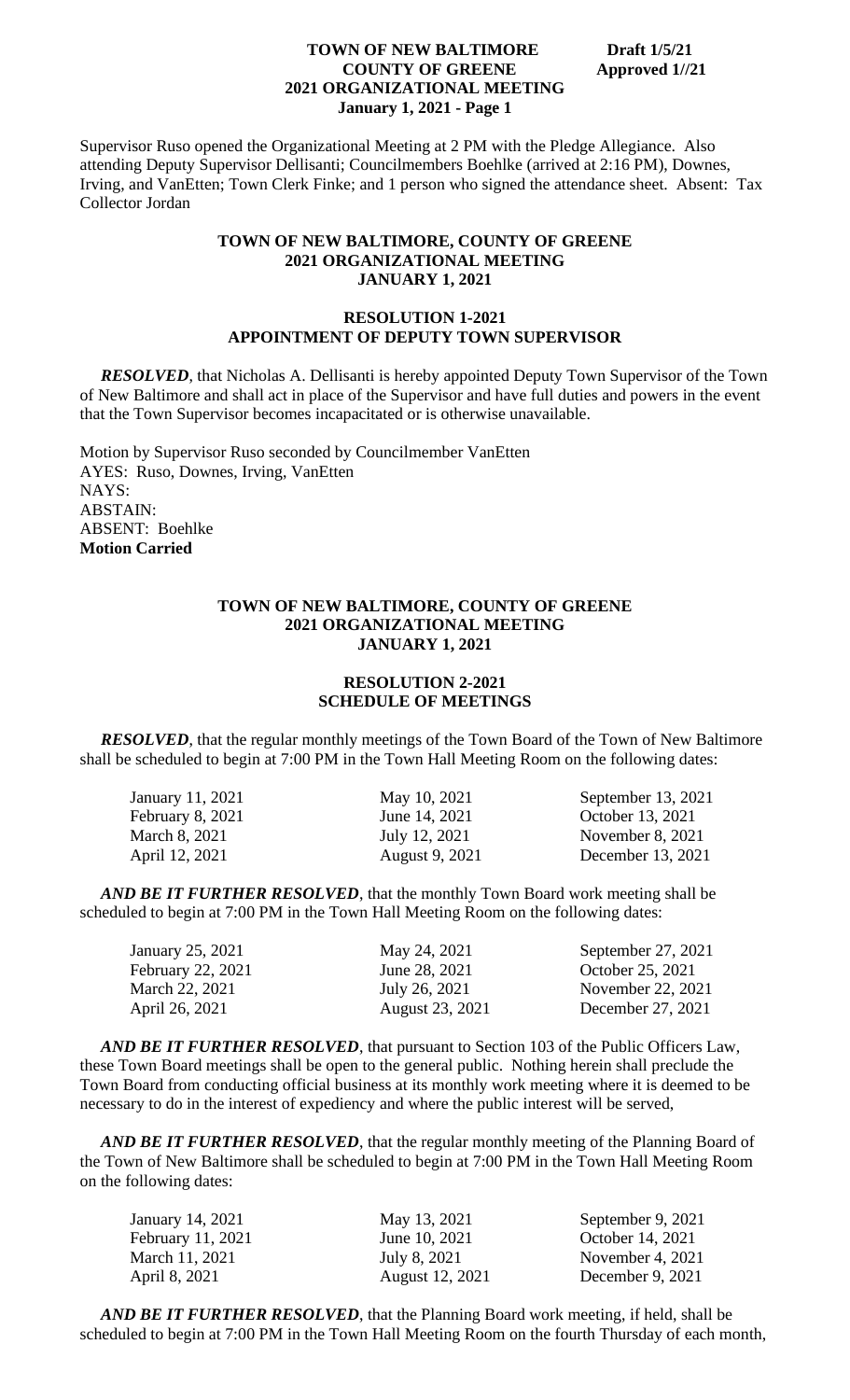*AND BE IT FURTHER RESOLVED***,** that pursuant to Section 103 of the Public Officers Law, these Planning Board meetings shall be open to the general public,

*AND BE IT FURTHER RESOLVED*, that the regular monthly meeting of the Zoning Board of Appeals of the Town of New Baltimore shall be scheduled to begin at 7:30 PM in the Town Hall Meeting Room on the following dates:

| January 6, 2021  | May 5, 2021           | September 1, 2021  |
|------------------|-----------------------|--------------------|
| February 3, 2021 | June 2, 2021          | October 6, 2021    |
| March 3, 2021    | July 7, 2021          | November $3, 2021$ |
| April 7, 2021    | <b>August 4, 2021</b> | December $1, 2021$ |
|                  |                       |                    |

*AND BE IT FURTHER RESOLVED,* that pursuant to Section 103 of the Public Officers Law, these Zoning Board of Appeals meetings shall be open to the general public,

*AND BE IT FURTHER RESOLVED*, that the Justice Court of the Town of New Baltimore shall be held weekly on Tuesdays. Court sessions will start at 2:00 PM and be held in the Town Hall Meeting Room.

Motion by Supervisor Ruso seconded by Councilmember VanEtten

**Supervisor Ruso**: I should point out that October 13 is a Wednesday as we will not be meeting on Columbus Day.

AYES: Ruso, Downes, Irving, VanEtten NAYS: ABSTAIN: ABSENT: Boehlke **Motion Carried**

#### **TOWN OF NEW BALTIMORE, COUNTY OF GREENE 2021 ORGANIZATIONAL MEETING JANUARY 1, 2021**

# **RESOLUTION 3-2021 AUTHORIZATION FOR ADVANCE PAYMENTS**

*RESOLVED*, that in accordance with the provisions of Section 118 of the Town Law, the Supervisor is hereby authorized to make payments in advance of the monthly audit of claims by the Town Board for recurring charges such as utility bills, postage, health and dental insurance, insurance policies, telephone and fuel charges, payments to the Office of Court Administration, Village of Coxsackie water billing, bond payments, and New York State Retirement System payments recurring on an annual basis or similar payments necessary to avoid late charges.

Motion by Supervisor Ruso seconded by Councilmember Downes AYES: Ruso, Downes, Irving, VanEtten NAYS: ABSTAIN: ABSENT: Boehlke **Motion Carried**

#### **TOWN OF NEW BALTIMORE, COUNTY OF GREENE 2021 ORGANIZATIONAL MEETING JANUARY 1, 2021**

# **RESOLUTION 4-2021 AUDIT OF CLAIMS**

 *WHEREAS*, the Town Clerk in a Town without a Comptroller is required to assign numbers to all audited claims and place on abstract for Town Board Members; and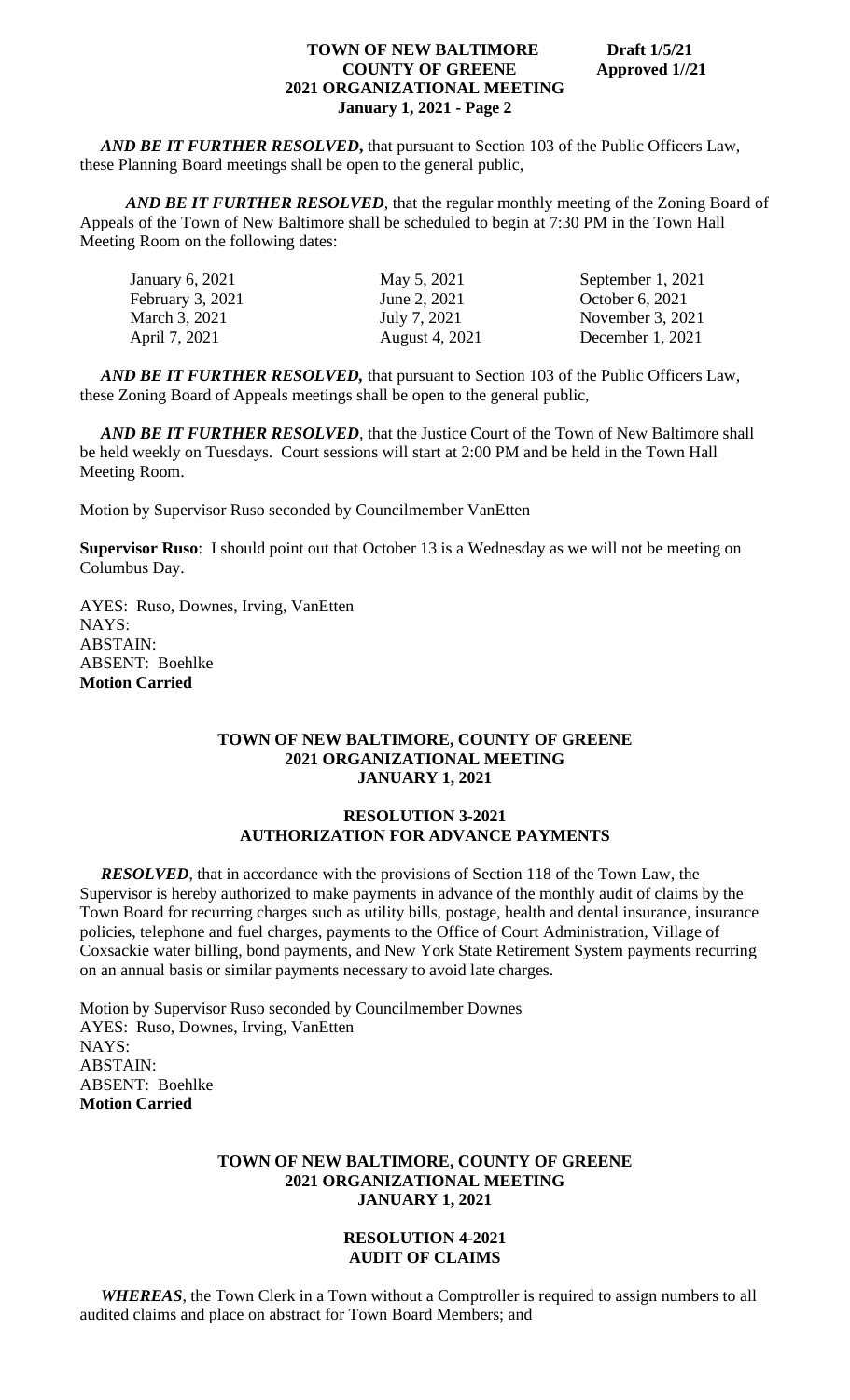*WHEREAS*, Town Board Members are required to audit all submitted claims prior to or at the Regular Monthly Town Board Meeting and Town Board Work Meeting; and

 *WHEREAS*, the Town Board adopts a resolution at the Regular Monthly Town Board Meeting and Town Board Work Meeting authorizing Supervisor to pay the audited claims for said month;

 *NOW, THEREFORE, BE IT RESOLVED*, that all claims to be audited at said Regular Monthly Meeting and Town Board Work Meeting must be submitted to the Town Clerk by 4 PM on Friday prior to each regular monthly Town Board Meeting and Town Board Work Meeting to be included on the Audit of Claims.

Motion by Councilmember Downes seconded by Councilmember Irving AYES: Ruso, Downes, Irving, VanEtten NAYS: ABSTAIN: ABSENT: Boehlke **Motion Carried**

#### **TOWN OF NEW BALTIMORE, COUNTY OF GREENE 2021 ORGANIZATIONAL MEETING JANUARY 1, 2021**

# **RESOLUTION 5-2021 2021 ANNUAL SALARIES FOR ELECTED OFFICIALS AND APPOINTEES**

 *RESOLVED*, that the following salaries and contractual services payments be fixed up to the following levels for the year 2021:

| Supervisor                              | \$7,925, payable quarterly               |
|-----------------------------------------|------------------------------------------|
| Councilpersons (4)                      | \$4,200, payable quarterly               |
| Justices $(2)$                          | \$10,610, payable quarterly              |
| <b>Town Clerk</b>                       | \$31,416, payable biweekly               |
| Sole Assessor (Part-Time)               | \$18,000, payable biweekly               |
| <b>Tax Collector</b>                    | \$6,630, payable biweekly                |
| Superintendent of Highways              | \$54,600, payable biweekly               |
| Deputy Supervisor                       | \$1,000, payable quarterly               |
| Planning Board Members (5)              | \$770, payable quarterly                 |
| <b>Planning Board Chair</b>             | \$2,320, payable quarterly               |
| Planning Board Vice Chair               | \$870, payable quarterly                 |
| Zoning Board of Appeals (4)             | \$320, payable quarterly                 |
| Zoning Board of Appeals Chair           | \$720, payable quarterly                 |
| Board of Assessment Review (4)          | $$200 + $50$ per meeting over 2 meetings |
| <b>Board of Assessment Review Chair</b> | $$250 + $50$ per meeting over 2 meetings |

Motion by Supervisor Ruso seconded by Councilmember VanEtten AYES: Ruso, Downes, Irving, VanEtten NAYS: ABSTAIN: ABSENT: Boehlke **Motion Carried**

#### **TOWN OF NEW BALTIMORE, COUNTY OF GREENE 2021 ORGANIZATIONAL MEETING JANUARY 1, 2021**

#### **RESOLUTION 6-2021 COMMITTEE APPOINTMENTS**

**RESOLVED**, that the Town Board does hereby establish the following Town Committees and appointments to said committees for the year 2021: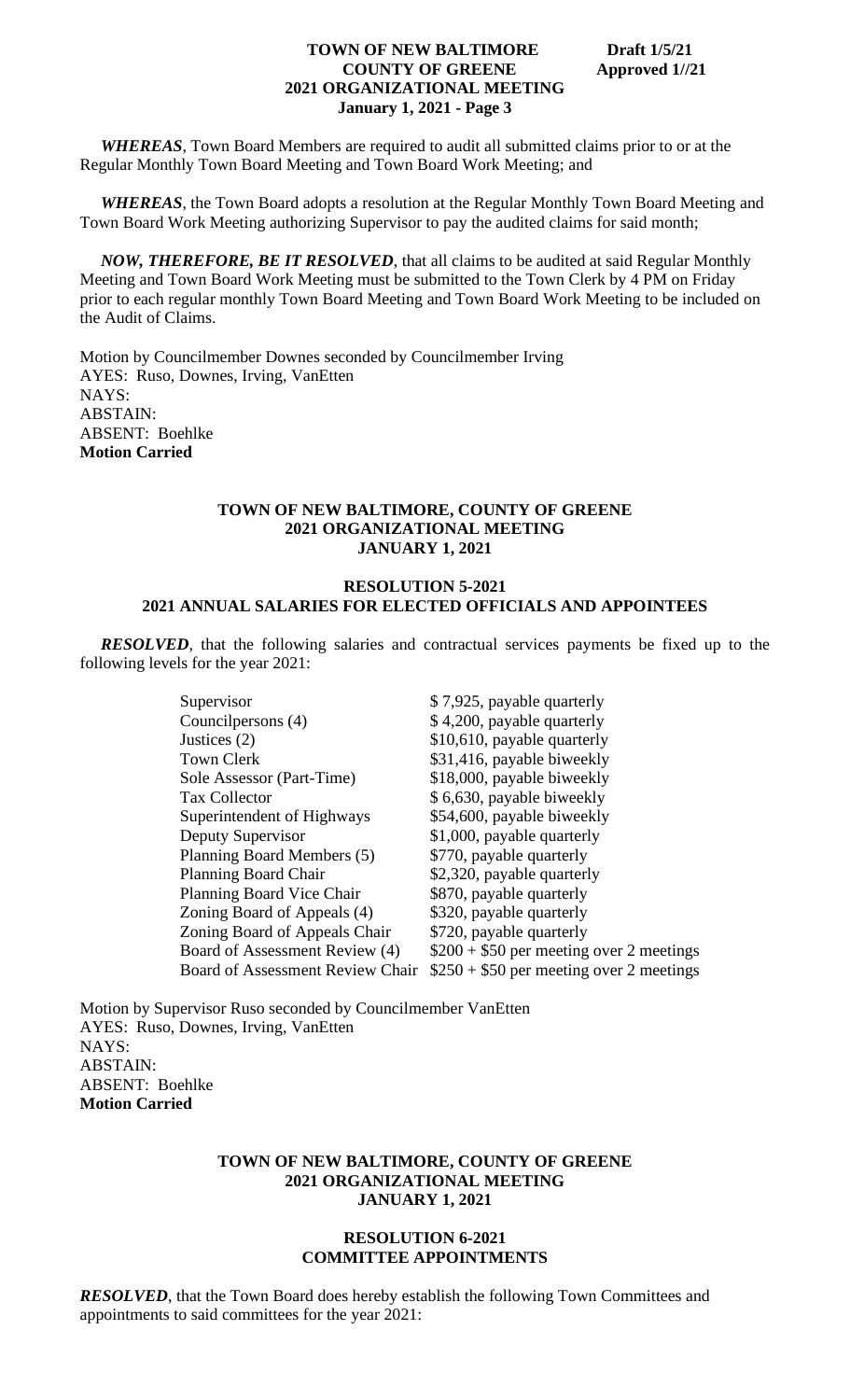Agriculture Committee/AgFest Liaison Chair: Bill Boehlke

Audit and Budget Chair: Jeff Ruso

Buildings & Grounds/Recycling Chair: Chuck Irving

Building Inspector/Code Enforcement Officer Chair: Kelly Downes

Fire, EMS and Law Enforcement Chair: Nick Dellisanti

Grants/Promotions/Economic Development Chair: Shelly VanEtten

Greene County Planning Board: Bill Boehlke

Planning Board/Zoning Board of Appeals Chair: Bill Boehlke

Veterans and Memorials Chair: Shelly VanEtten

Wastewater Treatment Chair: Chuck Irving

Youth, Parks and Recreation Chair: Shelly VanEtten

Member: Chuck Irving

Animal Control Chair: Chuck Irving Member: Jeff Ruso

Assessment Chair: Shelly VanEtten Member: Jeff Ruso

Member: Kelly Downes

Member: Bill Boehlke

Member: Jeff Ruso

Member: Kelly Downes

Member: Jeff Ruso

Highway Chair: Jeff Ruso Member: Kelly Downes

Insurance: Chair: Jeff Ruso Member: Kelly Downes

Personnel: Chair: Jeff Ruso Member: Shelly VanEtten

Member: Chuck Irving

Seniors Chair: Shelly VanEtten Member: Kelly Downes

Technology/Website Chair: Kelly Downes Member: Bill Boehlke

Town Courts Liaison<br>
Chair: Shelly VanEtten Member: Jeff Ruso

Member: Chuck Irving

Member: Bill Boehlke

Member: Bill Boehlke

Motion by Supervisor Ruso seconded by Councilmember Downes AYES: Ruso, Downes, Irving, VanEtten NAYS: ABSTAIN: ABSENT: Boehlke **Motion Carried**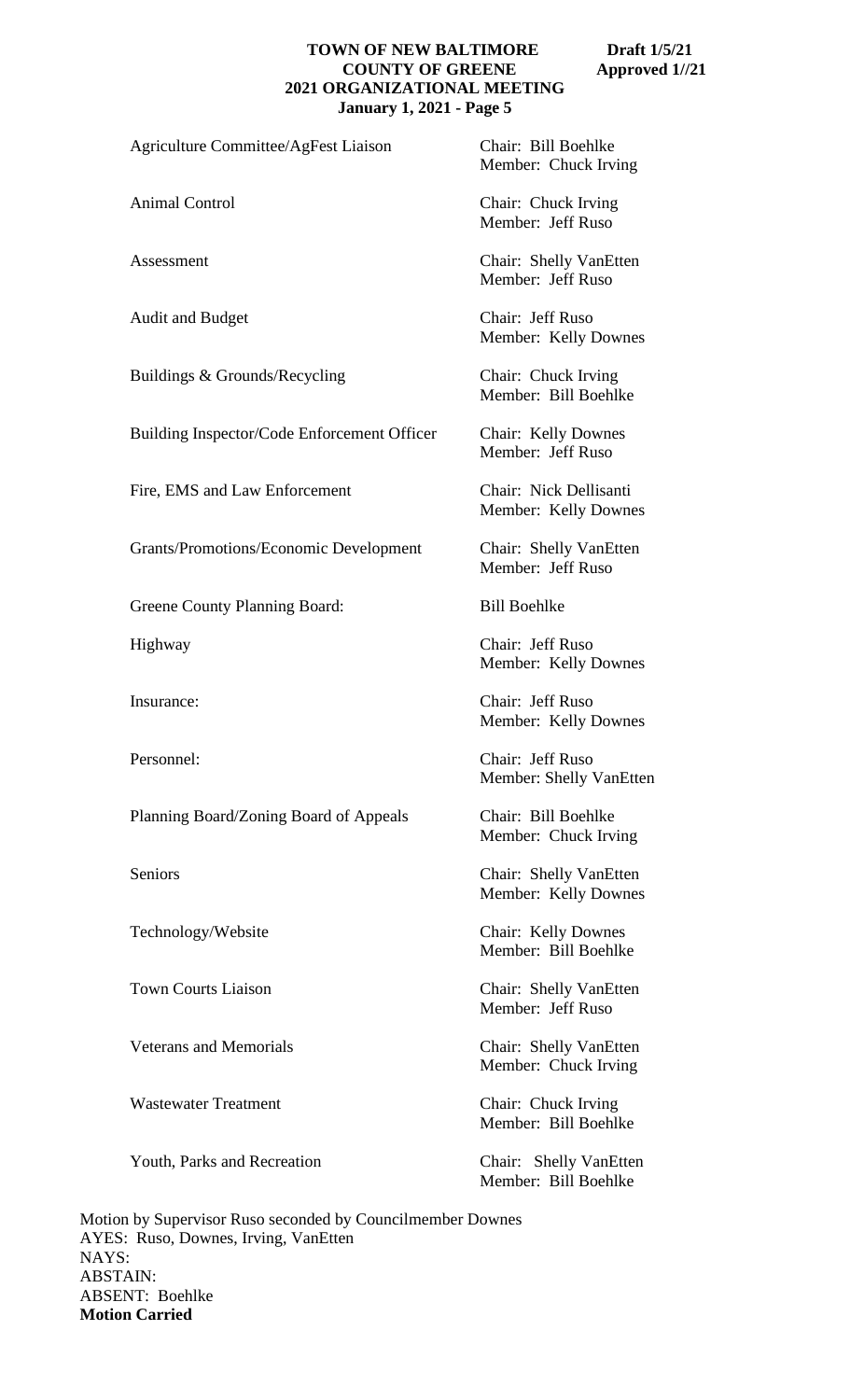# **TOWN OF NEW BALTIMORE, COUNTY OF GREENE 2021 ORGANIZATIONAL MEETING JANUARY 1, 2021**

# **RESOLUTION 7-2021 APPOINTMENT OF ATTORNEY FOR THE TOWN**

*RESOLVED*, that the position of Town Attorney is hereby abolished until midnight, December 31, 2021, and

**BE IT FURTHER RESOLVED**, that George McHugh, Esq. is hereby retained as Attorney for the Town of New Baltimore for the year 2021 at the annual rate of \$12,000, payable monthly, to provide such legal services as the Town Board deems necessary pursuant to his proposal which is annexed hereto and is fully incorporated herein. Additional legal services outside the scope of the Retainer Fee shall be billed at the hourly rate of \$300 per hour for attorneys and \$125 per hour for paralegals and law clerks. The Supervisor is hereby empowered to accept said proposal.

Motion by Supervisor Ruso seconded by Councilmember Downes AYES: Ruso, Downes, Irving, VanEtten NAYS: ABSTAIN: ABSENT: Boehlke **Motion Carried**

# **TOWN OF NEW BALTIMORE, COUNTY OF GREENE 2021 ORGANIZATIONAL MEETING JANUARY 1, 2021**

# **RESOLUTION 8-2021 JANUARY 1, 2021**

# **RESOLUTION TO AUTHORIZE SUPERVISOR TO SIGN AGREEMENT WITH EVENING STAR BOOKKEEPING SERVICE FOR BOOKEEPING SERVICES**

*WHEREAS* Evening Star Bookkeeping Service has been providing bookkeeping services to the Town of New Baltimore since 2013.

*WHEREAS* according to the Procurement Policy of the Town of New Baltimore (6)(a) Professional services or services requiring special or technical skill, training or expertise. The individual or company must be taken based on accountability, reliability, responsibility, skill, education and training, judgement integrity and moral worth.

*WHEREAS* the Attorney for the Town has determined that this Agreement is considered professional services.

*RESOLVED* that the Supervisor is authorized to sign an Agreement with Evening Star Bookkeeping Services for 2021 at the rate of \$60 per hour.

Motion by Supervisor Ruso seconded by Councilmember VanEtten AYES: Ruso, Downes, Irving, VanEtten NAYS: ABSTAIN: ABSENT: Boehlke **Motion Carried**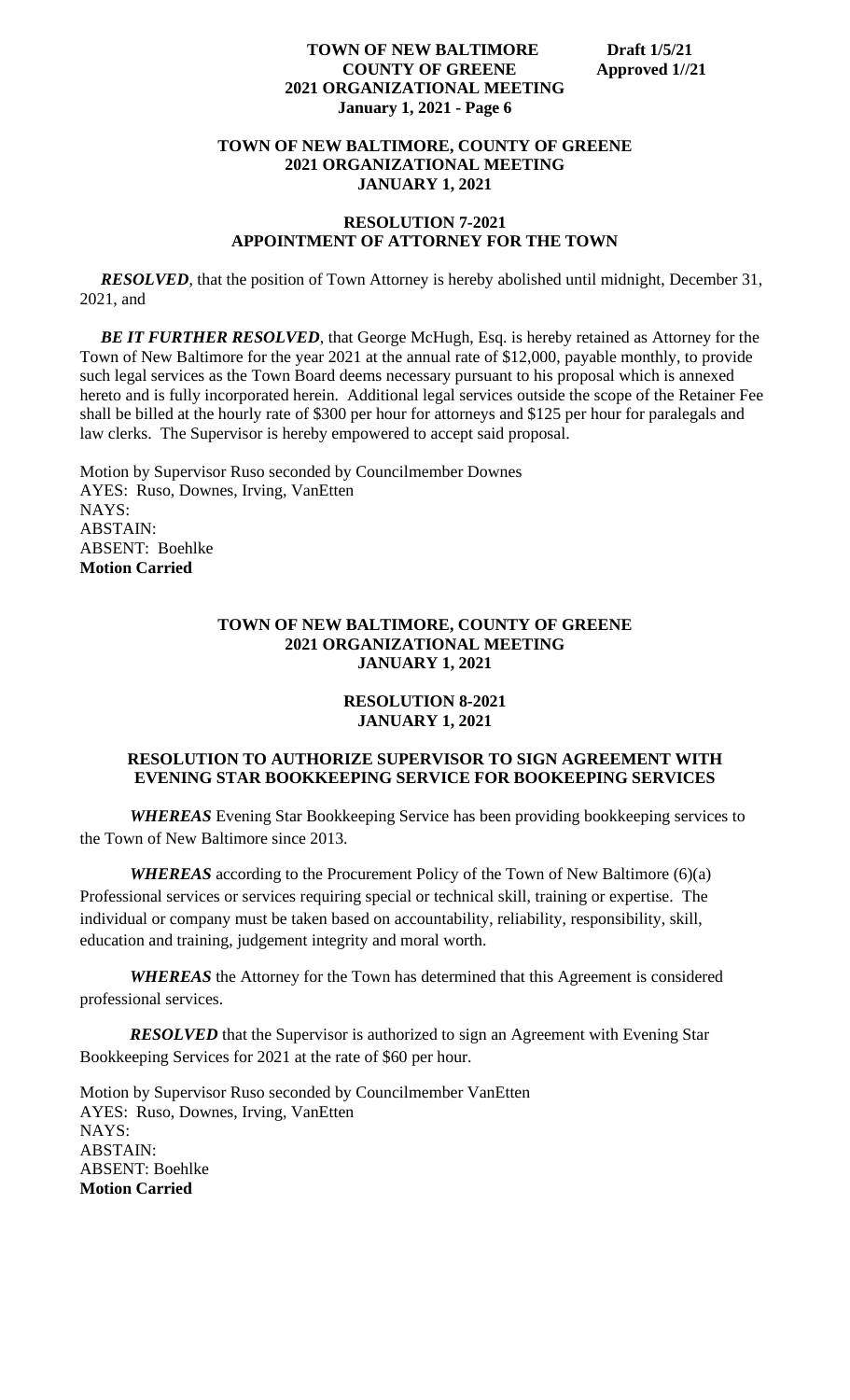## **TOWN OF NEW BALTIMORE, COUNTY OF GREENE 2021 ORGANIZATIONAL MEETING JANUARY 1, 2021**

## **RESOLUTION 9-2021 ADOPTION OF EMPLOYEE HANDBOOK**

**RESOLVED** the Employee Handbook originally adopted by the New Baltimore Town Board by Resolution on November 24, 2014 and updated as needed is in full force and effect for 2021.

Motion by Supervisor Ruso seconded by Councilmember Downes AYES: Ruso, Boehlke, Downes, Irving, VanEtten NAYS: ABSTAIN: ABSENT: **Motion Carried**

# **TOWN OF NEW BALTIMORE, COUNTY OF GREENE 2021 ORGANIZATIONAL MEETING JANUARY 1, 2021**

# **RESOLUTION 10-2021 2021 SALARIES FOR ELECTED OFFICERS AND APPOINTEES**

 *RESOLVED*, that the following salaries and contractual services payments be fixed up to the following levels for the year 2021; all appointments until December 31, 2021:

| <b>Justice Clerk</b>                    | Kimberly Ruby          | \$16.32/Hour Payable Biweekly   |
|-----------------------------------------|------------------------|---------------------------------|
| <b>Building Department Clerk</b>        | Marjorie Loux          | \$13.84/Hour Payable Biweekly   |
| <b>Planning Board Clerk</b>             | Marjorie Loux          | \$13.84/Hour Payable Biweekly   |
| Zoning Board of Appeals Clerk           | Marjorie Loux          | \$13.84/Hour Payable Biweekly   |
| Deputy Registrar of Vital Statistics    | Marjorie Loux          | \$13.84/Hour Payable Biweekly   |
| Deputy Town Clerk                       | Marjorie Loux          | \$13.84/Hour Payable Biweekly   |
| Deputy Town Clerk                       | Diane Jordan           | \$13.84/Hour Payable Biweekly*  |
| <b>Records Management Clerk</b>         | Diane Jordan           | \$13.84/Hour Payable Biweekly** |
| Deputy Justice Clerk                    | Lynne Layman-Wallace   | \$12.50/Hour Payable Biweekly   |
| <b>Tax Collector Clerk</b>              | <b>Hilary Schrauf</b>  | \$12.50/Hour Payable Biweekly   |
| Recycling Center Operator/Laborer       | <b>Kirk Trombley</b>   | \$12.50/Hour Payable Biweekly   |
| Laborer/Clerk                           | Sandra Trombley        | \$12.50/Hour Payable Biweekly   |
| <b>Records Management Officer</b>       | Barbara Finke          | No Salary                       |
| <b>Registrar of Vital Statistics</b>    | Barbara Finke          | No Salary                       |
| <b>Emergency Management Officer</b>     | Alan VanWormer         | \$400/Year Payable Annually     |
| <b>Health Officer</b>                   | Dr. Stephen Hassett    | \$500/Year Payable Annually     |
| Deputy Superintendent of Highways:      | <b>Scott VanWormer</b> | \$2,800/Year Payable Quarterly  |
| Town Historian                          | Ted Hilscher           | \$1,560/Year Payable Quarterly  |
| <b>Animal Control Officer</b>           | Joe Tanner             | \$3,990/Year Payable Biweekly   |
| Code Enforcement Officer/Data Collector | Allan Jourdin          | \$18,360/Year Payable Biweekly  |

\*Until February 28, 2021

\*\*For 65 Hours A1460.1

**Town Clerk Finke**: I would like to appoint Marjorie Loux and Diane Jordan as Deputy Town Clerks for the 2021 year. Diane Jordan's appointment will be until February 28, 2021 as she has submitted a letter, "Looking to 2021 and plans to semi-retire plus with the yearly increasing workload as tax collector and the related duties, I will be resigning as Deputy Town Clerk effective February  $28<sup>th</sup>$ , 2021." We look forward to working with all of you on behalf of our residents. As far as the Records Management line, in the budget there's \$900 and we have determined, Nick and I met with her yesterday, that that will be for 65 hours payable under Records Management. That should take us until April.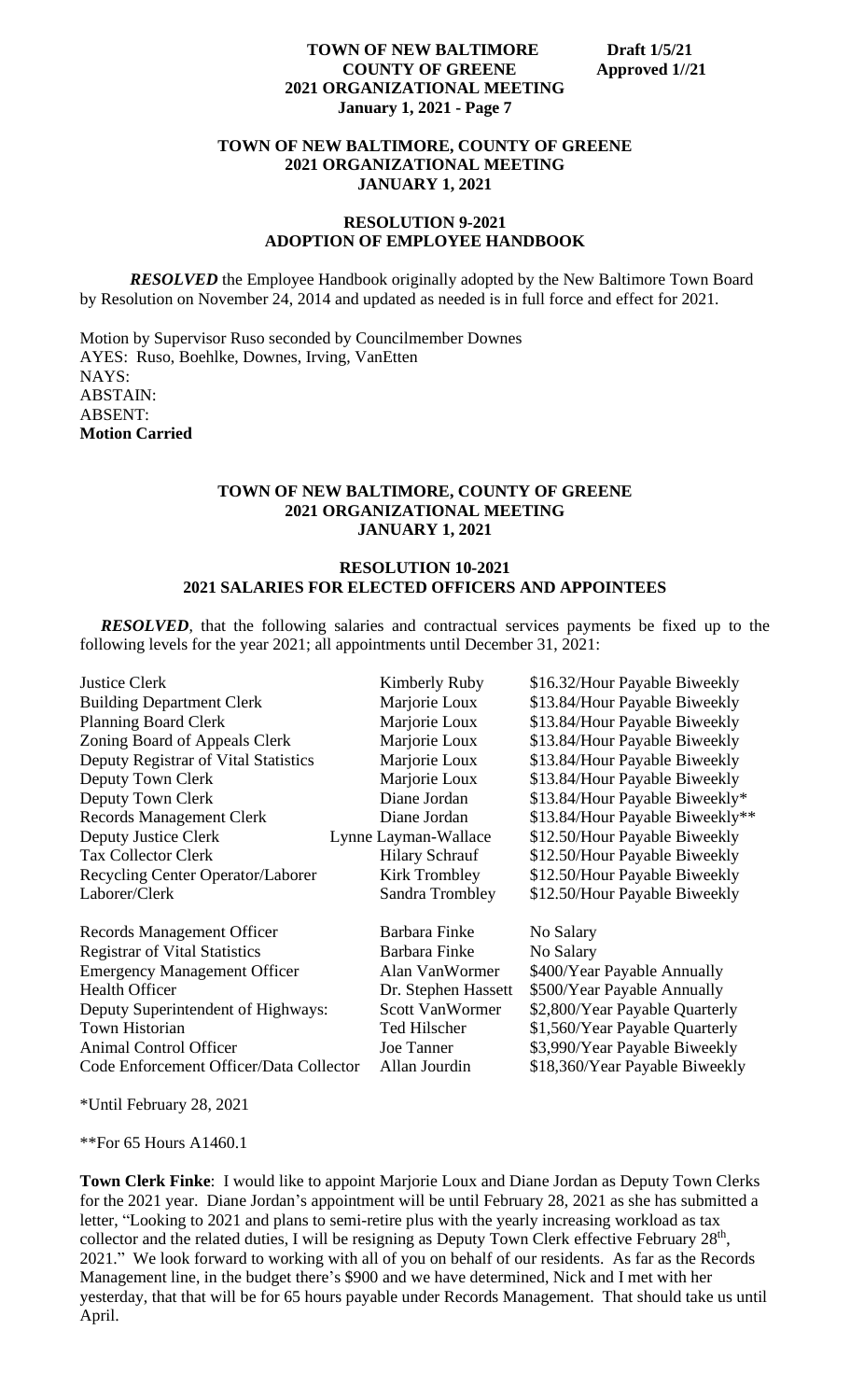**Supervisor Ruso**: Sandra Trombley is going to be working somewhat in the offices here as well as some of her efforts as Laborer at \$12.50 an hour.

Motion by Supervisor Ruso seconded by Councilmember Downes AYES: Ruso, Boehlke, Downes, Irving, VanEtten NAYS: ABSTAIN: ABSENT: **Motion Carried**

# **TOWN OF NEW BALTIMORE, COUNTY OF GREENE 2021 ORGANIZATIONAL MEETING JANUARY 1, 2021**

#### **RESOLUTION 11-2021 WASTEWATER TREATMENT PLANT OPERATIONS STAFF APPOINTMENTS**

**BE IT RESOLVED**, that Louis Betke is hereby appointed to the position of Chief Wastewater Treatment Plant Operator (Part-Time) for the year 2021, with responsibilities including, but not limited to: overseeing, maintaining and operating the Town of New Baltimore's wastewater treatment plant and associated facilities on a day-to-day basis, to ensure that the condition of the Town's Permits and all other applicable law and regulations are complied with and met. Mr. Betke shall be paid a salary rate of \$20.24 per hour for up to 25 hours per week, payable biweekly. In addition, the Wastewater Treatment Plant Operator shall receive benefit time in accordance with the Town Handbook.

**BE IT FURTHER RESOLVED**, that David Varade is hereby appointed to the position of Part-Time Wastewater Treatment Plant Operator, to work under the supervision of the Chief Wastewater Treatment Plant Operator, at a salary rate of \$14.28 per hour, and

**BE IT FURTHER RESOLVED**, that Steve Grimm is hereby appointed to the position of Part-Time Wastewater Treatment Plant Operator, to work under the supervision of the Chief Wastewater Treatment Plant Operator, at a salary rate of \$14.19 per hour, and

**BE IT FURTHER RESOLVED, that all employees will notify their supervisor when leave time** will be taken and the Chief Wastewater Treatment Plant Operator will provide the Supervisor and Town Clerk with written notice of said time including vacation and personal time.

Motion by Councilmember Irving seconded by Councilmember VanEtten

**Councilmember Downes**: How many hours are for David and Steve per week?

**Supervisor Ruso**: Well, Lou gets usually 25 hours.

**Councilmember Downes**: So is that carried through to the other two folks?

**Supervisor Ruso**: Twenty-five hours a week and David gets eight hours a week. That's the total number of hours typically going down there, baring emergency or otherwise is 33 hours. Now Steve doesn't typically work very often, but he will fill in in the absence of or vacation time and of the like. So in total between the two of them, the top two, that would be David and Louis, there's 33 hours a week. I hope that answers where you're going.

AYES: Ruso, Boehlke, Downes, Irving, VanEtten NAYS: ABSTAIN: ABSENT: **Motion Carried**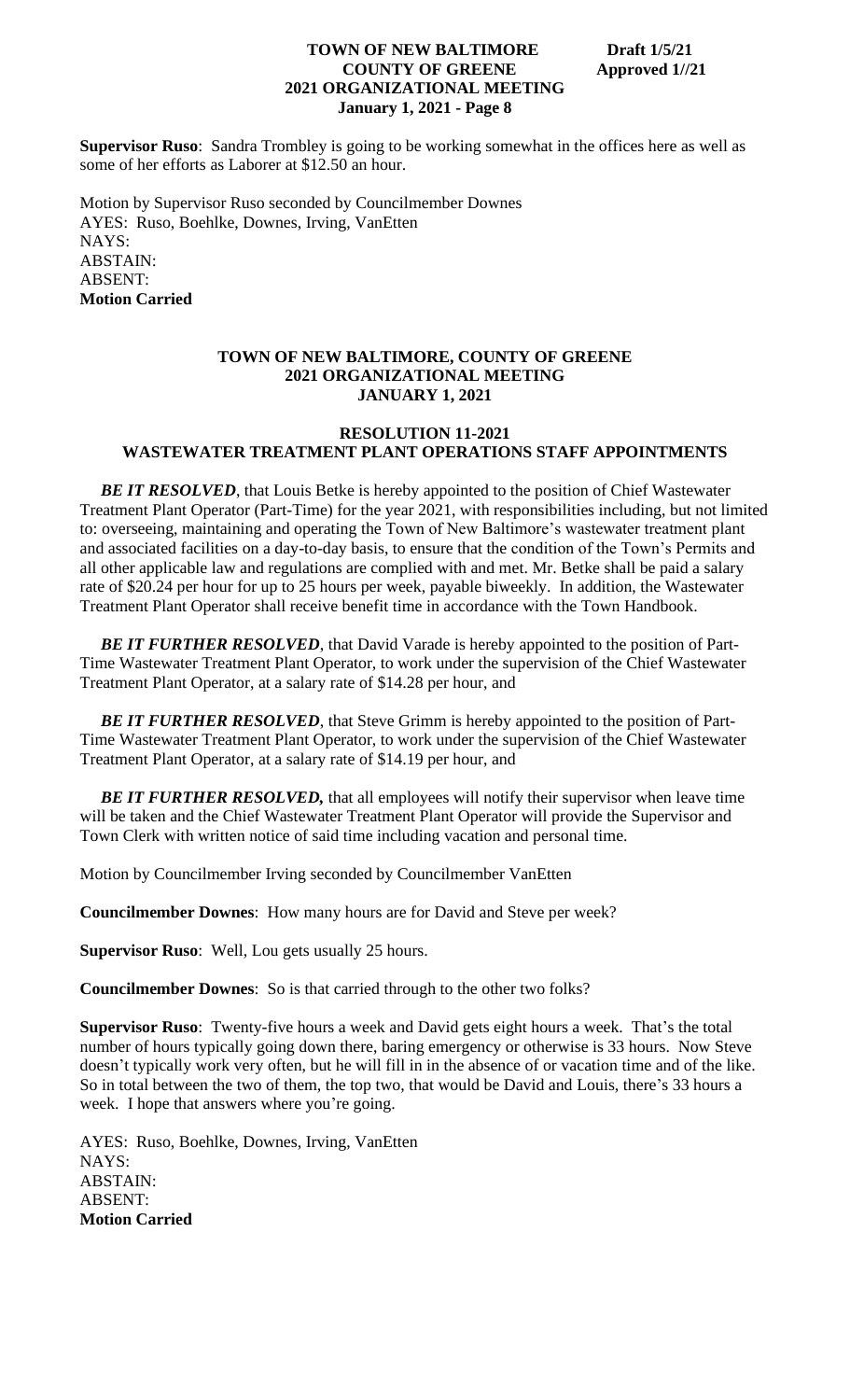#### **TOWN OF NEW BALTIMORE, COUNTY OF GREENE 2021 ORGANIZATIONAL MEETING JANUARY 1, 2021**

#### **RESOLUTION 12-2021**

#### **APPOINTMENT OF PART-TIME EMPLOYEES FOR TOWN HIGHWAY DEPARTMENT**

 *RESOLVED*, that the Town Superintendent of Highways be empowered to employ the following individuals as Part-Time Heavy Equipment Operators to assist the Town Highway Department for snow removal when their assistance is deemed necessary by the Superintendent of Highways:

> Hugh Sterritt Gregory Empie Paul VanSlyke Harry Medert

Motion by Supervisor Ruso seconded by Councilmember Downes AYES: Ruso, Boehlke, Downes, Irving, VanEtten NAYS: ABSTAIN: ABSENT: **Motion Carried**

#### **TOWN OF NEW BALTIMORE, COUNTY OF GREENE 2021 ORGANIZATIONAL MEETING JANUARY 1, 2021**

#### **RESOLUTION 13-2021 FIDELITY BONDS**

**BE IT RESOLVED**, that the Town of New Baltimore approve and file in the Office of the Greene County Clerk and the Town Clerk of the Town of New Baltimore the following official bonds:

| <b>Tax Collector</b>          |  | \$700,000 |
|-------------------------------|--|-----------|
| Supervisor                    |  | \$800,000 |
| Other Officials,              |  | \$ 50,000 |
| Including Deputy Supervisor,  |  |           |
| Town Clerk,                   |  |           |
| Deputy Town Clerks,           |  |           |
| <b>Town Justices, Justice</b> |  |           |
| Clerk, Deputy Justice         |  |           |
| Clerk, Highway                |  |           |
| Superintendent, Deputy        |  |           |
| <b>Highway Superintendent</b> |  |           |

Motion by Supervisor Ruso seconded by Councilmember VanEtten AYES: Ruso, Boehlke, Downes, Irving, VanEtten NAYS: ABSTAIN: ABSENT: **Motion Carried**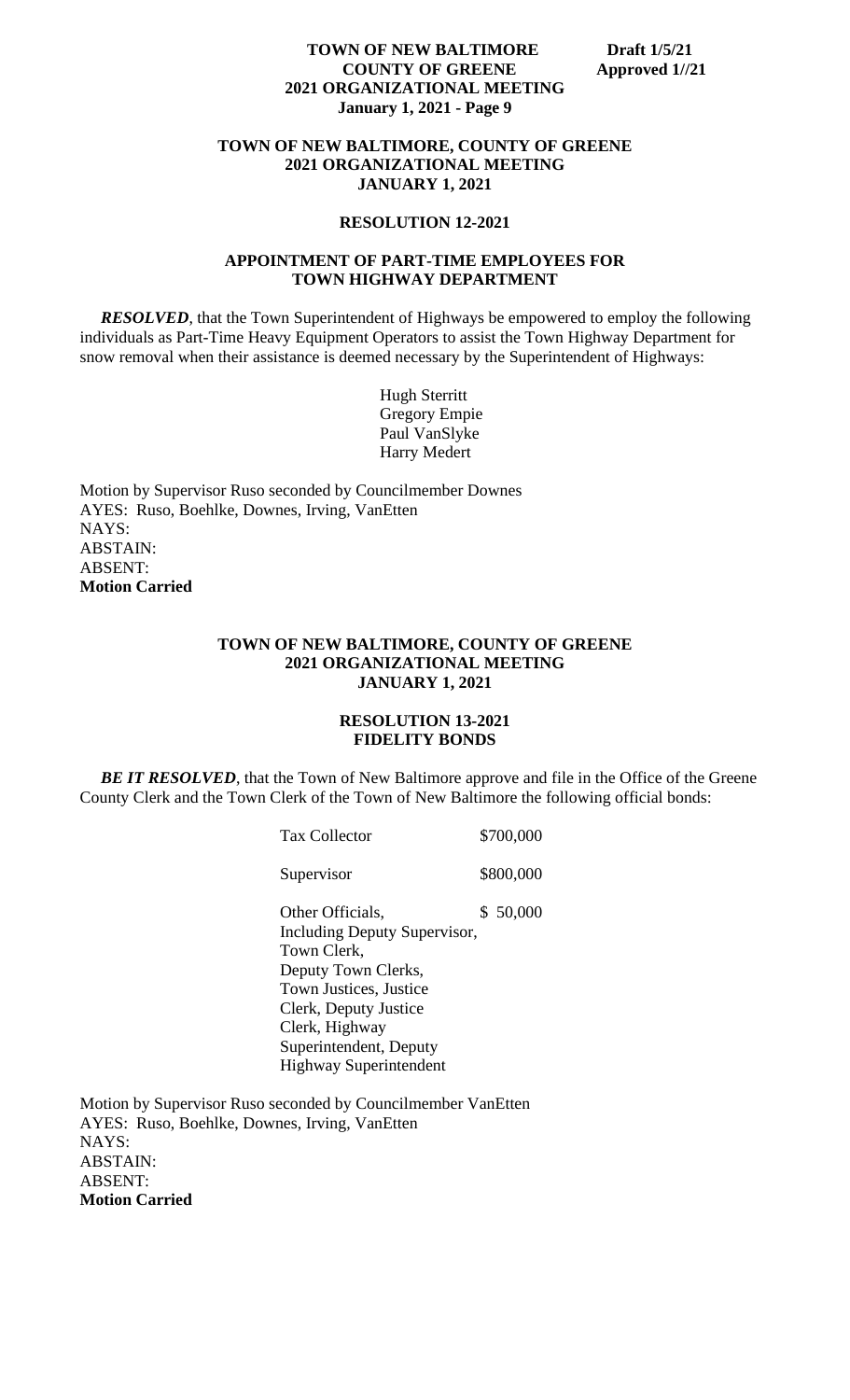## **TOWN OF NEW BALTIMORE, COUNTY OF GREENE 2021 ORGANIZATIONAL MEETING JANUARY 1, 2021**

# **RESOLUTION 14-2021 2021 PAID HOLIDAYS**

*RESOLVED*, that the following days shall be paid holidays for full-time employees for the year 2021:

| New Year's Day                   | January 1   |
|----------------------------------|-------------|
| Martin Luther King, Jr. Birthday | January 18  |
| Presidents' Day                  | February 15 |
| <b>Memorial Day</b>              | May 31      |
| Independence Day                 | July 5      |
| Labor Day                        | September 6 |
| Columbus Day                     | October 11  |
| <b>Election Day</b>              | November 2  |
| Veterans' Day                    | November 11 |
| <b>Thanksgiving Day</b>          | November 25 |
| <b>Floating Holiday</b>          | November 26 |
| Christmas                        | December 24 |
| New Year's Day                   | December 31 |

If a holiday falls on Saturday it will be observed on Friday and if it falls on Sunday it will be observed on Monday.

**Supervisor Ruso**: You'll note that there are 13 days here, we only in our Handbook give out 12, but next year New Year's Day is on a Saturday. So the day before, the Friday before, shall be the holiday. So they're not getting something they wouldn't have had, it's just that one happens to fall slightly before the year. So I just wanted to make sure you understood that. So we don't do Independence Day on July 5, but when it falls on a Sunday and other such factors here and December 24 as well.

Motion by Supervisor Ruso seconded by Councilmember Boehlke AYES: Ruso, Downes, Irving, VanEtten NAYS: ABSTAIN: ABSENT: Boehlke **Motion Carried**

#### **TOWN OF NEW BALTIMORE, COUNTY OF GREENE 2021 ORGANIZATIONAL MEETING JANUARY 1, 2021**

# **RESOLUTION 15-2021 ESTABLISHMENT OF WORK WEEK FOR FULL-TIME HOURLY EMPLOYEES**

*RESOLVED*, that the work week for the Town Highway Department for the year 2021 shall be 40 hours, and that overtime be paid for hours worked by full-time employees over 40 hours per week; and

**BE IT FURTHER RESOLVED**, that the work week for the full-time Justice Clerk for the year 2021 shall be 32.5 hours per week and that overtime be paid for hours worked in excess of 40 hours per week.

Motion by Supervisor Ruso seconded by Councilmember Downes

**Councilmember Boehlke**: Is this a change?

**Supervisor Ruso**: No, we did have some changes to this a good number of years ago, but probably since 2014 I think we changed it.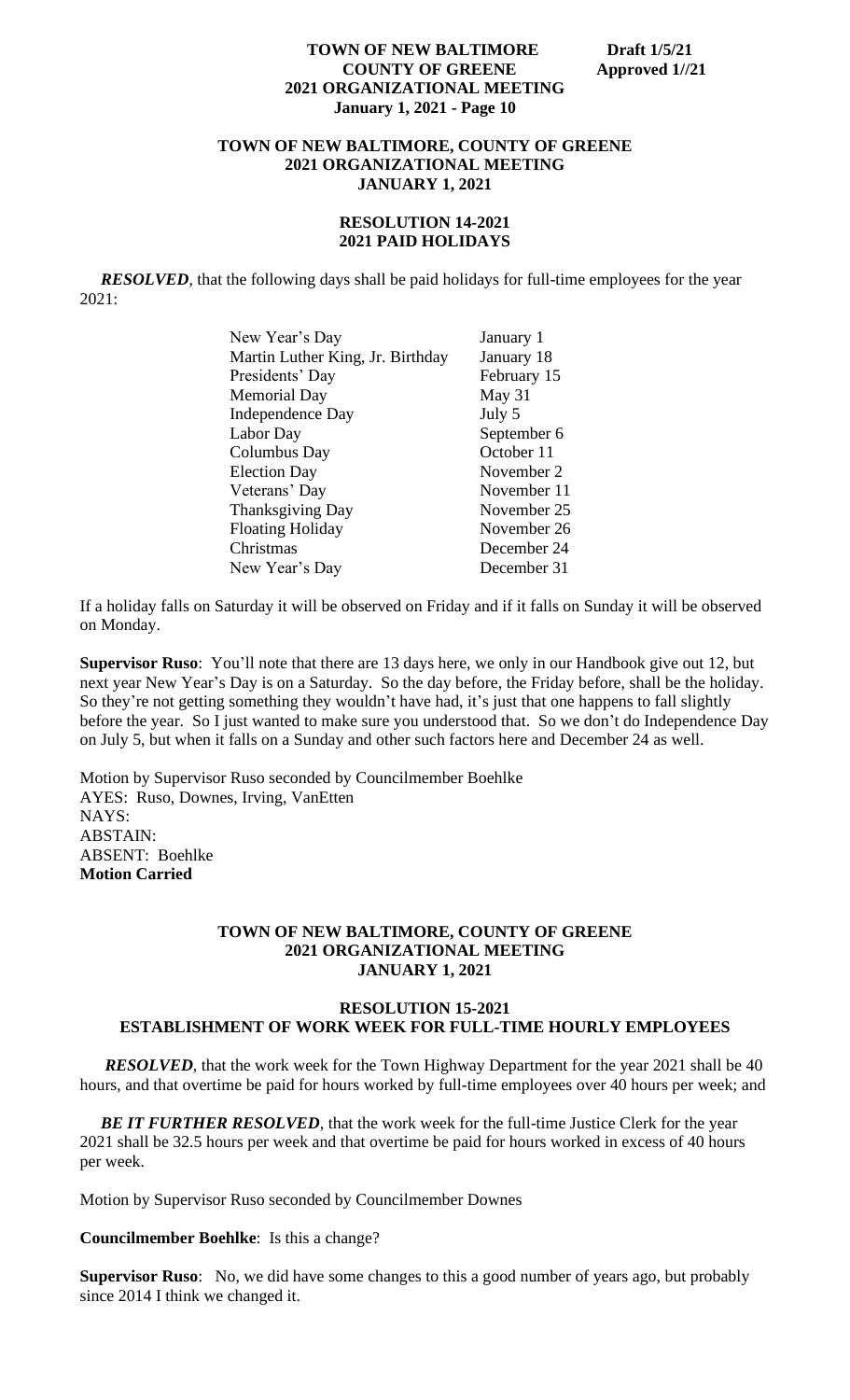AYES: Ruso, Boehlke, Downes, Irving, VanEtten NAYS: ABSTAIN: ABSENT: **Motion Carried**

#### **TOWN OF NEW BALTIMORE, COUNTY OF GREENE 2020 ORGANIZATIONAL MEETING JANUARY 1, 2021**

## **RESOLUTION 16-2021 ESTABLISHMENT OF WAGE SCALE FOR TOWN HIGHWAY DEPARTMENT**

*RESOLVED*, that the wages for the Town Highway Department employees for the year 2021 will be as follows:

| <b>Heavy Motor Equipment Operator:</b>                 | $$19.27$ per hour |
|--------------------------------------------------------|-------------------|
| Heavy Motor Equipment Operator Hired 2/25/19           | $$18.97$ per hour |
| Heavy Motor Equipment Operator Hired 10/14/20, 11/9/20 | $$17.81$ per hour |
| Laborer:                                               | $$15.14$ per hour |
| Part-Time Heavy Equipment Operator                     | $$18.31$ per hour |
| Part-Time Heavy Equipment Operator Hired 10/14/20      | $$17.81$ per hour |
| Part-Time Heavy Equipment Operator Hired 11/26/18      | $$17.34$ per hour |
| Motor Equipment Operator Hired 11/25/19                | $$17.00$ per hour |
|                                                        |                   |

Overtime shall be paid at 1 ½ times the regular rate of pay at the 41st hour.

**Supervisor Ruso**: It is possible part-timers could exceed 40 hours, of course.

Motion by Supervisor Ruso seconded by Councilmember VanEtten

AYES: Ruso, Boehlke, Downes, Irving, VanEtten NAYS: ABSTAIN: ABSENT: **Motion Carried**

#### **TOWN OF NEW BALTIMORE, COUNTY OF GREENE 2021 ORGANIZATIONAL MEETING JANUARY 1, 2021**

#### **RESOLUTION 17-2021 MILEAGE REIMBURSEMENT RATE**

 *RESOLVED*, that mileage reimbursement for the use of private vehicles for the year 2021 will be at the Federal Government rate.

**Supervisor Ruso**: It is \$0.56 a mile.

Motion by Supervisor Ruso seconded by Councilmember VanEtten AYES: Ruso, Boehlke, Downes, Irving, VanEtten NAYS: ABSTAIN: ABSENT: **Motion Carried**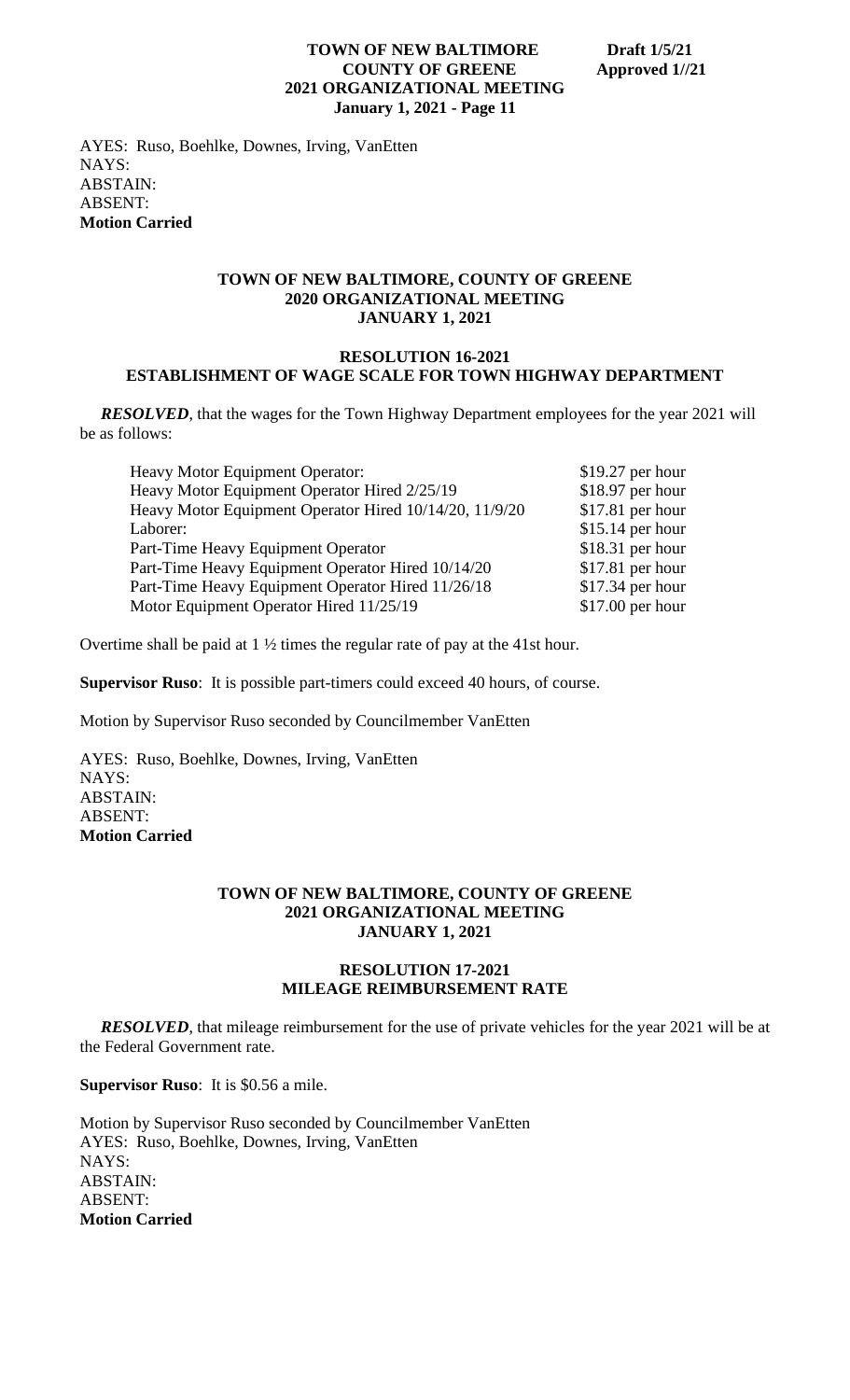## **TOWN OF NEW BALTIMORE, COUNTY OF GREENE 2021 ORGANIZATIONAL MEETING JANUARY 1, 2021**

#### **RESOLUTION 18-2021 DESIGNATION OF OFFICIAL TOWN NEWSPAPER**

*RESOLVED*, that *The Daily Mail* is hereby designated as the official newspaper of the Town of New Baltimore for the year 2021.

Motion by Supervisor Ruso seconded by Councilmember Downes AYES: Ruso, Boehlke, Downes, Irving, VanEtten NAYS: ABSTAIN: ABSENT: **Motion Carried**

# **TOWN OF NEW BALTIMORE, COUNTY OF GREENE 2021 ORGANIZATIONAL MEETING JANUARY 1, 2021**

# **RESOLUTION 19-2021 RENTAL OF POST OFFICE BOX**

*RESOLVED*, that the Town of New Baltimore shall rent a post office box in the New Baltimore Post Office for Sewer District #1 and the Town Court in the Hannacroix Post Office.

Motion by Supervisor Ruso seconded by Councilmember Boehlke AYES: Ruso, Boehlke, Downes, Irving, VanEtten NAYS: ABSTAIN: ABSENT: **Motion Carried**

## **TOWN OF NEW BALTIMORE, COUNTY OF GREENE 2021 ORGANIZATIONAL MEETING JANUARY 1, 2021**

#### **RESOLUTION 20-2021 PETTY CASH FUNDS**

**RESOLVED**, that the following petty cash funds be established for the year 2020:

| Town Clerk                        | \$400.00 |
|-----------------------------------|----------|
| Justice Clerk                     | \$400.00 |
| <b>Highway Superintendent</b>     | \$100.00 |
| <b>Summer Recreation Director</b> | \$500.00 |
| <b>Recycling Center Operator</b>  | \$50.00  |
| <b>Tax Collector</b>              | \$200.00 |
| Assessor's Clerk                  | \$75.00  |
| Building/Planning/Zoning Clerk    | \$100.00 |

Motion by Supervisor Ruso seconded by Councilmember Irving AYES: Ruso, Boehlke, Downes, Irving, VanEtten NAYS: ABSTAIN: ABSENT: **Motion Carried**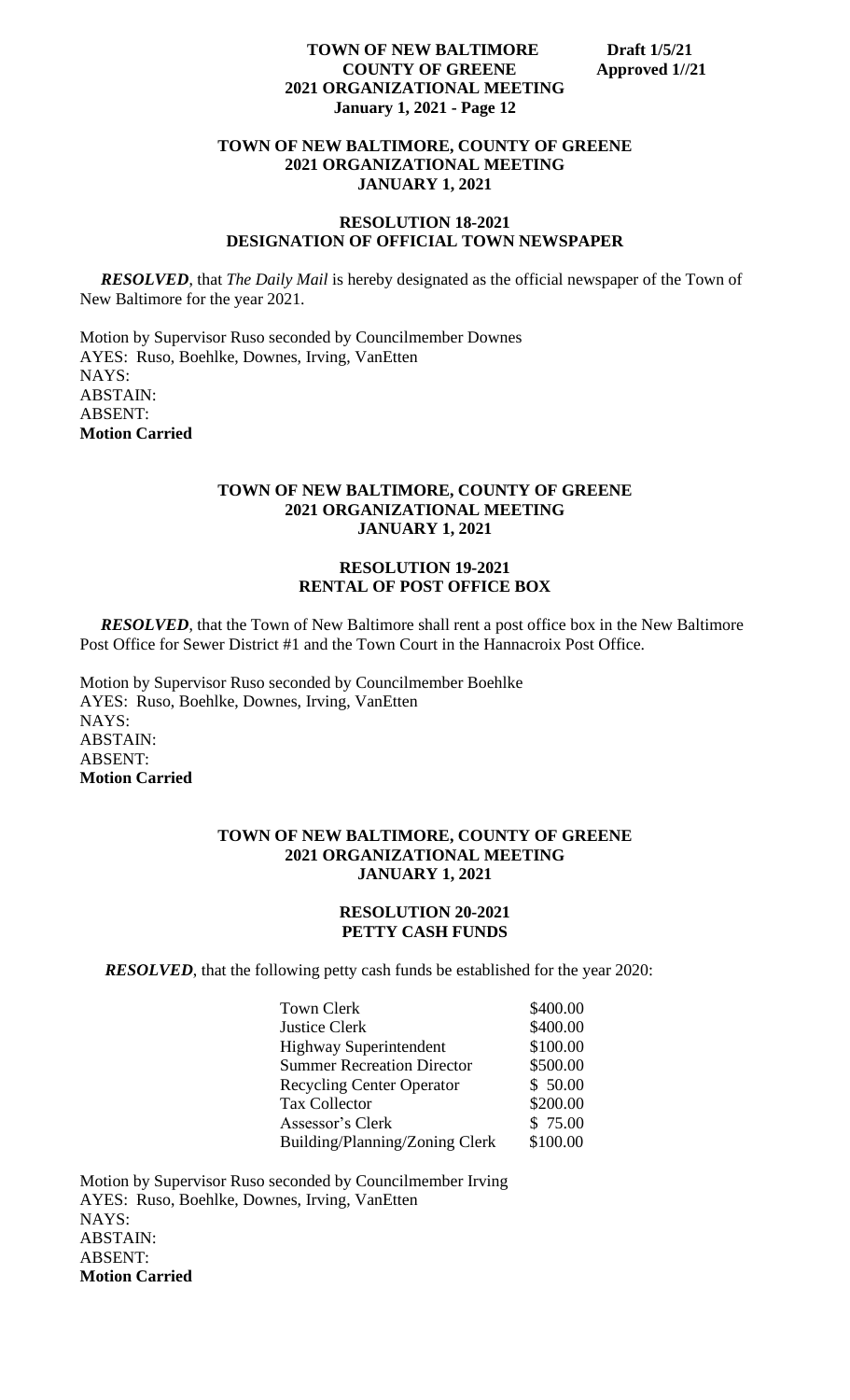# **TOWN OF NEW BALTIMORE, COUNTY OF GREENE 2021 ORGANIZATIONAL MEETING JANUARY 1, 2021**

## **RESOLUTION 21-2021 DESIGNATION OF DEPOSITORIES**

*RESOLVED*, that the following banks be designated as depositories of funds for the following officials:

Greene County Commercial Bank: Supervisor

Deputy Supervisor Town Clerk Tax Collector **Justices** 

National Bank of Coxsackie: Supervisor

Deputy Supervisor Town Clerk Tax Collector **Justices** 

In addition to the depositories named above, the Supervisor shall be empowered to invest Town funds in accordance with the Investment Policy for the Town of New Baltimore.

Motion by Supervisor Ruso seconded by Councilmember Downes AYES: Ruso, Boehlke, Downes, Irving, VanEtten NAYS: ABSTAIN: ABSENT: **Motion Carried**

#### **TOWN OF NEW BALTIMORE, COUNTY OF GREENE 2021 ORGANIZATIONAL MEETING JANUARY 1, 2021**

# **RESOLUTION 22-2021 REVIEW OF TOWN INVESTMENT POLICY**

 *RESOLVED*, that pursuant to the provisions of the General Municipal Law of the State of New York, the Town Board hereby adopts the Investment Policy dated January 5, 2009.

Motion by Councilmember Downes seconded by Councilmember VanEtten AYES: Ruso, Boehlke, Downes, Irving, VanEtten NAYS: ABSTAIN: ABSENT: **Motion Carried**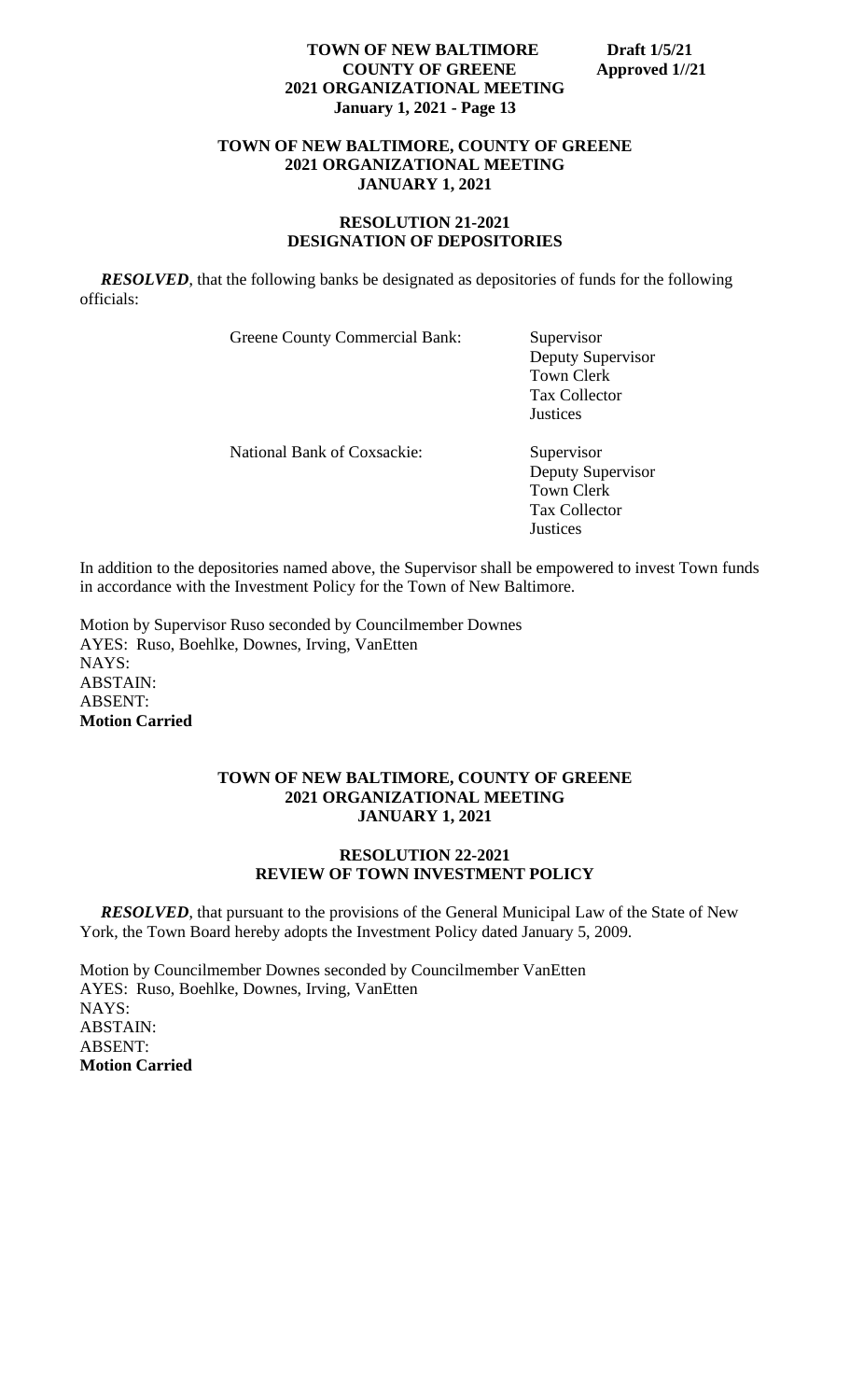#### INVESTMENT POLICY FOR THE TOWN OF NEW BALTIMORE

- This investment policy applies to all moneys and other financial resources available for T. investment on its own behalf.
- The primary objectives of the Town of New Baltimore's investment activities are, in priority Π. order:

to conform with all applicable federal, state and other legal requirements;

to adequately safeguard principal;

to provide sufficient liquidity to meet all operating requirements; and

to obtain a reasonable rate of return.

- III. The Supervisor shall be responsible for the administration of the investment program.
- The Supervisor shall act responsibly as custodian of the public trust and shall avoid any IV. transaction that might impair public confidence in the Town of New Baltimore. Investments shall be made with judgment and care, under circumstances then prevailing, which persons of prudence, discretion and intelligence exercise in the management of their own affairs, not for speculation, but for investment, considering the safety of the principal as well as the probable income to be derived.
- It is the policy of the Town of New Baltimore to diversify its deposits and investments by  $V$ financial institution, by investment instrument and by maturity scheduling wherever diversification is practical and practicable

It is the policy of the Town of New Baltimore for all funds coming into the Town to be deposited or invested within 10 days of receipt.

# **TOWN OF NEW BALTIMORE, COUNTY OF GREENE 2021 ORGANIZATIONAL MEETING JANUARY 1, 2021**

#### **RESOLUTION 23-2021 TOWN PROCUREMENT POLICY**

*RESOLVED*, that pursuant to the provisions of Section 104-b of the General Municipal Law of the State of New York, the Town Board has reviewed the attached Procurement Policy originally adopted in 1992, as amended in 2010, 2013, 2014, and 2015 and finds that the Procurement Policy should remain in force and effect.

Motion by Supervisor Ruso seconded by Councilmember Downes AYES: Ruso, Boehlke, Downes, Irving, VanEtten NAYS: ABSTAIN: ABSENT: **Motion Carried**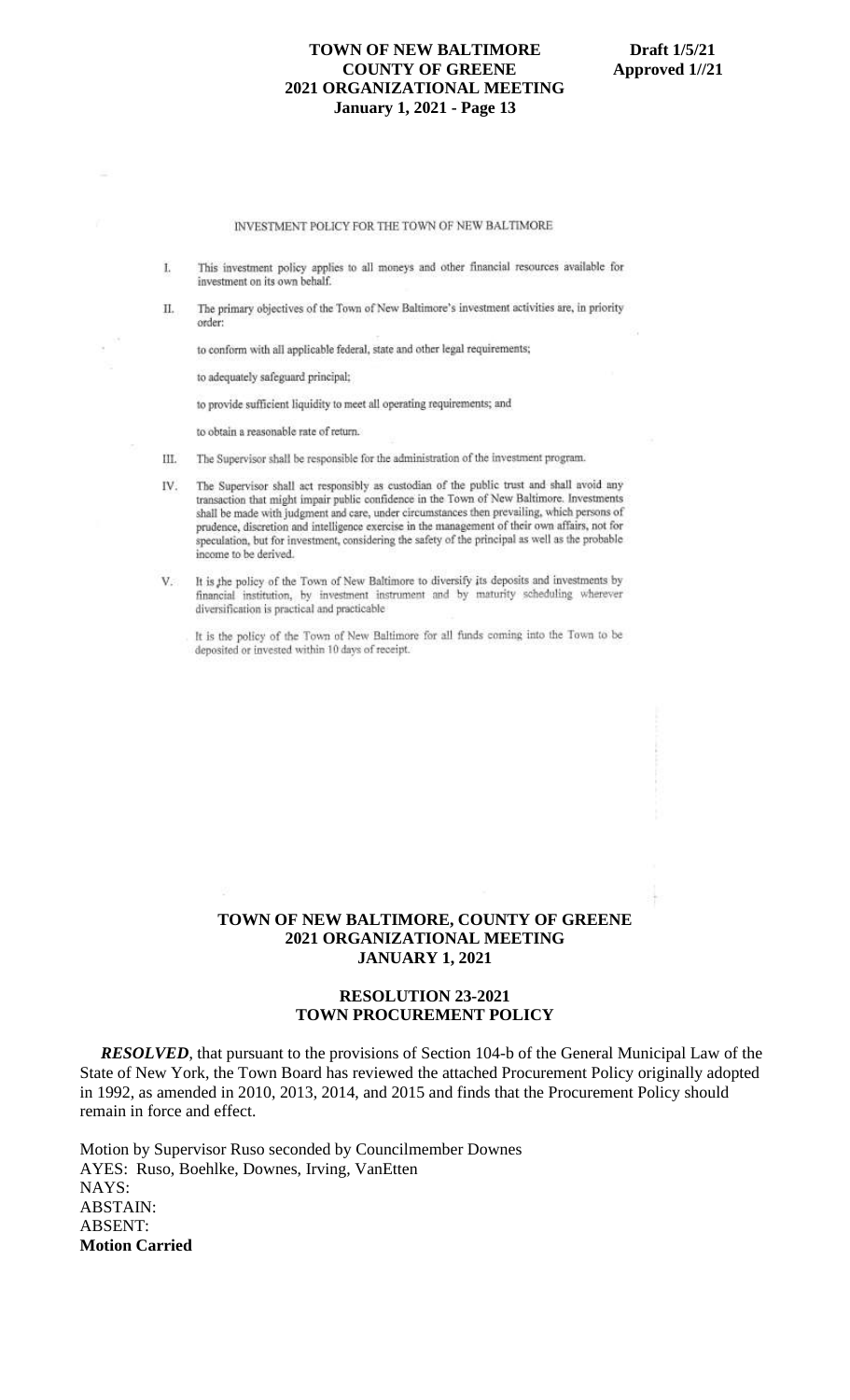# **TOWN OF NEW BALTIMORE PROCUREMENT POLICY**

# **Purpose**

To ensure the prudent and economical use of the public's money for the purchase of goods and services of maximum quality at the most economical cost, and to guard against favoritism, improvidence, extravagance, fraud, and corruption, the Town of New Baltimore, New York is adopting internal policies and procedures governing all procurements which are not required to be made pursuant to the competitive bidding requirements of General Municipal Law, Section 103, or of any other general, special or local law.

# Purchasing Ethics

To maintain a high standard of conduct and to protect the reputation of the local government, the following rules of conduct with apply:

1. To consider first the interests of the local government and the betterment of its government.

2. To obtain the greatest value for every dollar spent.

3. To be receptive to advice and suggestions from department heads, insofar as such advice and suggestions are not in conflict with legal or moral restrictions in purchasing procedures.

4. To strive for knowledge of equipment and supplies in order to recommend items that may reduce cost and/or increase efficiency.

5. To insist on and expect honesty in sales representation whether offered verbally or in writing, through the advertising or in a sample of a product submitted.

6. To give all responsible bidders equal consideration and the assurance of unbiased judgment in determining whether their product meets specifications.

7. To discourage the offer of, and to decline, gifts which might influence the purchase of municipal equipment and supplies.

8. To accord a prompt and courteous reception, insofar as conditions permit, to all who call on legitimate business missions.

9. To counsel and assist other purchasing agents in the performance of their duties wherever occasion permits.

10. To cooperate with governmental and trade associations in the promotion and development of sound business methods in the purchasing of equipment and supplies.

11. To seek or dispense no personal favors.

# Competitive Bidding

1.) Every purchase to be made must be initially reviewed by each department to determine whether it is a purchase contract or a public works contract. Once that determination is made, a good faith effort will be made to determine whether it is known or can be reasonably expected that the aggregate amount to be spent on the item of supply or service is not subject to competitive bidding, taking into account past purchases and the aggregate amount to be spent in a year. It is unlawful to artificially split or divide a contract or enter into a series of transactions, to avoid a competitive bidding threshold. The source of funds to be spent does not alter the requirements of competitive bidding i.e. Public Grants. No purchase can be made without the appropriate funding to support the purchase in place.

The following items are not subject to competitive bidding pursuant to Section 103 of the

product/service is uniquely required in public interest, or if there is no substantial equivalent.

General Municipal Law: purchase contracts under \$10,000 and public works contracts under \$35,000.; emergency purchases; goods purchased from agencies for the blind or severely handicapped; goods purchased from correctional institutions, purchases under State and County contracts; surplus and second-hand purchases from another governmental entity, and Sole Source purchases. Sole Source purchases are done when a product or service is available from one source only, the

The decision that a purchase is not subject to competitive bidding will be documented in writing by the department making the purchase and presented to the Town Board.

2.) All goods and services will be secured by use of written requests for proposals, written quotations, verbal quotations, or any other method that assures that goods will be purchased at the lowest price and that favoritism will be avoided, except in the following circumstances: purchase contracts over \$10,000 and public works contracts over \$35,000; goods purchased from agencies for the blind or severely handicapped pursuant to Section 175-b of the State Finance Law, goods purchased from correctional institutions pursuant to Section 186 of the Correction Law; purchases under State contracts pursuant to Section 104 of the General Municipal law; purchases under county Contracts pursuant to Section 103(3) of the General Municipal Law; or purchases pursuant to subdivision 6 of this policy.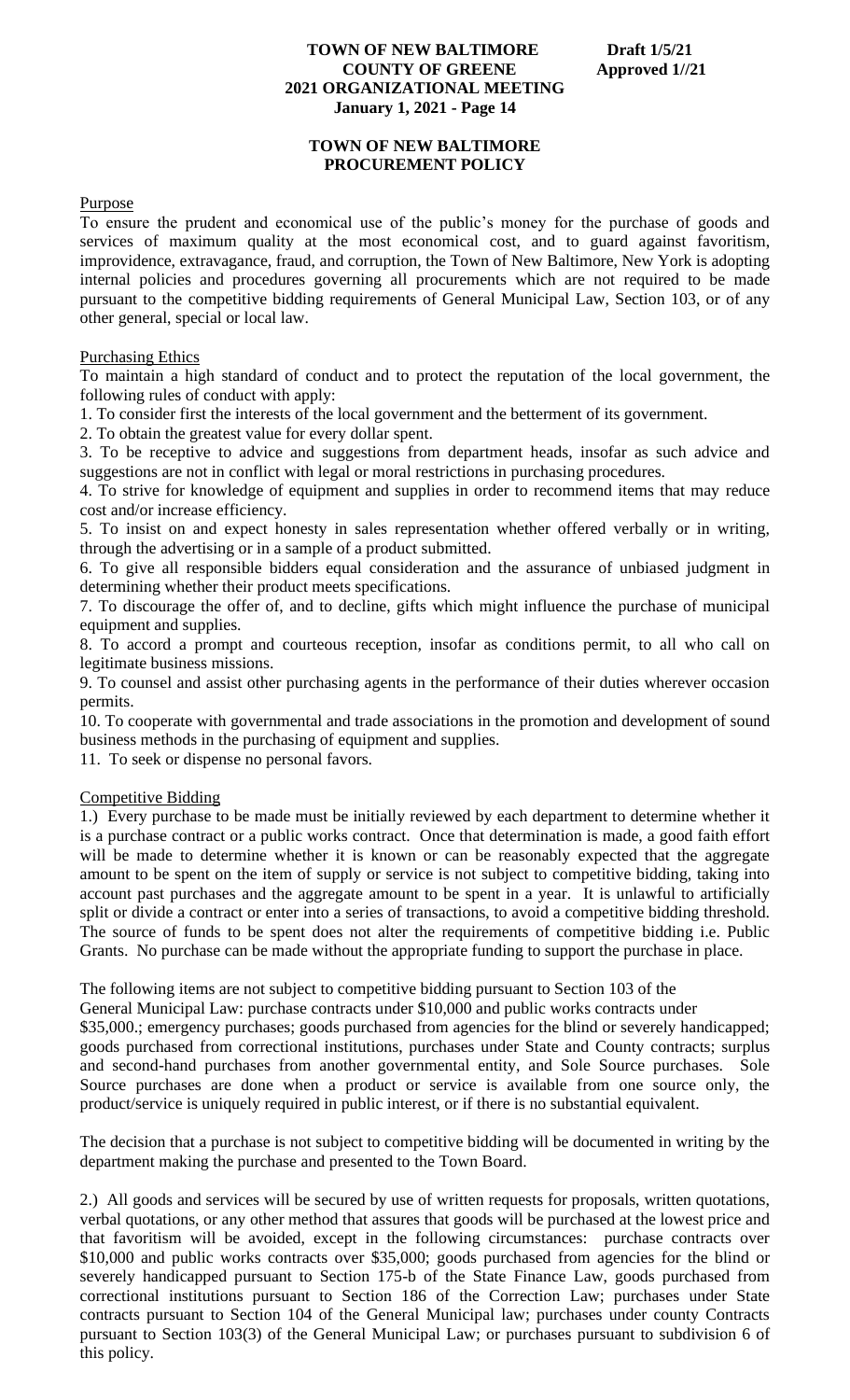3.) All procurement and rental/lease of equipment, materials, supplies and nonpersonal services shall be requisitioned through the Town Board, regardless of dollar amount, with the signed approval of the requisitioning department's supervisor prior to ordering.

The following method of purchase will be used when required by this policy in order to achieve the highest savings:

| <b>Estimated Amount of Purchase Method</b> |                                                                                |
|--------------------------------------------|--------------------------------------------------------------------------------|
| Under \$1,000                              | Left to the discretion of the purchaser                                        |
| \$1,000 to \$2,500                         | An oral request for the goods and fax/email quotes from at least 2<br>vendors. |
| \$2,500 to \$10,000                        | A written RFP and written/fax/email quotes from at least 3 vendors             |
| Greater than \$10,000                      | A formal bid pursuant to GML 103(1)                                            |
| <b>Estimated Amount of</b>                 |                                                                                |
| <b>Public Works Contract</b>               | Method Required                                                                |
| $$1 - $2500$                               | No quotation                                                                   |

| $\$\,$ 1 - \$2,500  | No quotation                 |
|---------------------|------------------------------|
| $$2,501 - $10,000$  | 2 written/quotations         |
| $$10,001 - $25,000$ | 3 written/quotations         |
| $$25,001 - $35,000$ | 4 or more written/quotations |
| $$35,001 - over$    | sealed bid required          |
|                     |                              |

A good faith effort shall be made to obtain the required number of proposals or quotations. If the department is unable to obtain the required number of proposals or quotations, the department will document the attempt made at obtaining the proposals. In no event shall the failure to obtain the proposals be a bar to the procurement. All documentation shall be maintained by the requisitioning department for review by the Town Board.

4.) Documentation is required of each action taken in connection with each purchase.

5.) Documentation and written explanation is required whenever a contract is awarded to other than the lowest responsible bidder. This documentation will include an explanation of how the award will achieve savings or how the bidder was not responsible. A determination that the bidder is not responsible shall be made by the Town Board.

6.) Pursuant to General Municipal Law Section 104-b(2)(f), the procurement policy may contain circumstances when, or types of procurements which, in the sole discretion of the governing body, the solicitation of alternative proposals or quotation will not be in the best interest of the municipality. In the following circumstances it may not be in the best interests of the Town of New Baltimore to solicit quotations or document the basis for not accepting the lowest bid:

a. Professional services or services requiring special or technical skill, training or expertise. The individual or company must be taken based on accountability, reliability, responsibility, skill, education and training, judgment, integrity, and moral worth. The qualifications are not necessarily found in the individual or company that offers the lowest price and the nature of these services are such that they do not readily lend themselves to competitive procurement procedures. In determining whether a service fits into this category the Town shall take into consideration the following guideline: (a) whether the services are subject to State licensing or testing requirements; (b) whether formal education or training is a necessary prerequisite to the performance of the services; and (c) whether the services require a personal relationship between the individual and municipal officials. Professional or technical services shall include but not be limited to the following: services of an attorney; services of a physician; technical services of an engineer engaged to prepare plans, maps and estimates; securing insurance coverage and/ or services of an insurance broker; services of a certified public accountant; investment management services; services of an actuary; printing services involving extensive writing, editing or art work; management of a municipally owned property; and computer software or programming services for customized programs, or services involved in substantial modification and customizing of pre-packaged software.

b. Emergency purchases pursuant to Section 103(4) of the General Municipal Law. Due to the nature of this exception, these goods or services must be purchased immediately and a delay in order to seek alternate proposals may threaten the life, health, safety or welfare of the residents. This section does not preclude alternate proposals if time permits.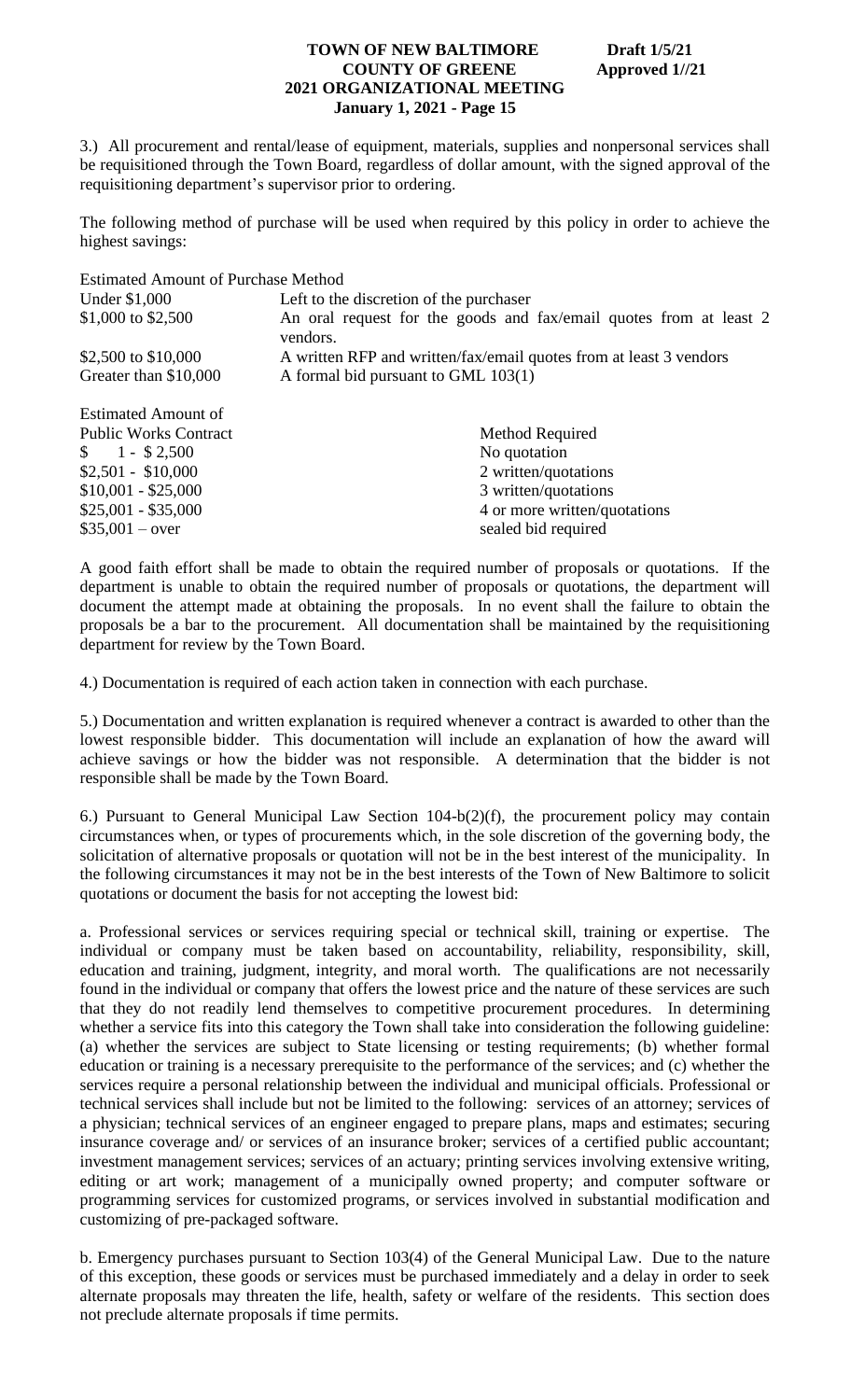c. Purchases of surplus and second-hand goods from any source. If alternate proposals are required, the Town is precluded from purchasing surplus and secondhand goods at auctions or through specific advertised sources where the best prices are usually obtained. It is also difficult to try to compare prices of used goods and a lower price may indicate an older product.

d. Goods and services under \$500. The time and documentation required to purchase through this policy may be more costly than the item itself and would therefore not be in the best interest of the taxpayer. In addition, it is not likely that such minimal contracts would be based on favoritism.

7.) Unintentional failure to fully comply with the provisions of Section 104-b or the Town Board's policies and procedures shall not be grounds to void action taken or give rise to a cause of action against the political subdivision or district or any officer or employee thereof.

8.) This policy shall go into effect upon approval by the Town Board and will be reviewed annually by the Town Board to determine if updates or changes should be made.

# Return of Goods

Whenever the Town receives a parcel that is either a duplicate shipment or an item that is to be returned for credit, the Town (the department holding the goods) should request from the vendor a "Return Goods Authorization Number" or a letter of authorization to return the goods. This provides the Town with the appropriate documentation to obtain the proper credit as well as to inform the vendor of the nature of its return. If no authorization is required then a letter should accompany the shipment advising the vendor as to why it is being returned with the follow information: Town Purchase Order #, vendor invoice number, and or name of contact at vendor's facility authorizing the return.

#### Purchase Requisition

A purchase requisition is a request to the Town Board for the purchase of goods or services. These requests are submitted in written/electronic format. All requisitions shall be authorized by the department head prior to submission to the Town Board in order to maintain internal control. In the absence of the Department head, a listing of authorized persons to approve requisitions on their behalf shall be submitted to the Town Board annually. Each requisition shall include a brief description of the product or service being ordered, and the appropriate product or part number.

#### The Purchase Order

A purchase order is an official document that binds the Town to procure goods or services as specified on the document. Purchase orders must provide sufficient description of the product being ordered or service to be performed. It should detail order quantity, item description, part number (if available), unit cost, and departmental charge code to ensure billing to the correct department's general ledger.

Blanket Purchase Orders – This is a single purchase order that is issued to cover a specified period of time for repetitive purchases of the same goods or redundant services to be utilized. If a blanket purchase order is to be issued, indicate such on the requisition by typing "BLANKET ORDER".

# Requests for Proposal (RFP)

A Request for Proposal (RFP) is a competitive procurement with an award based on price and other criteria which may include negotiation. An RFP is not an alternative to competitive bidding, except when expressly authorized by the State Legislature. An RFP may be used if procurement is within exception to competitive bidding and permitted under the Town's procurement policies. They are most commonly used for professional service, true leases and licenses/concessions. Procedures include:

1. Establishment of evaluation criteria (i.e. price; experience; creditworthiness; approach to performance; staff availability; ability to perform; and time estimates).

- 2. Comprehensive, fair solicitation process.
- 3. Fair and equitable negotiation process.
- 4. Fair review/evaluation or rating process.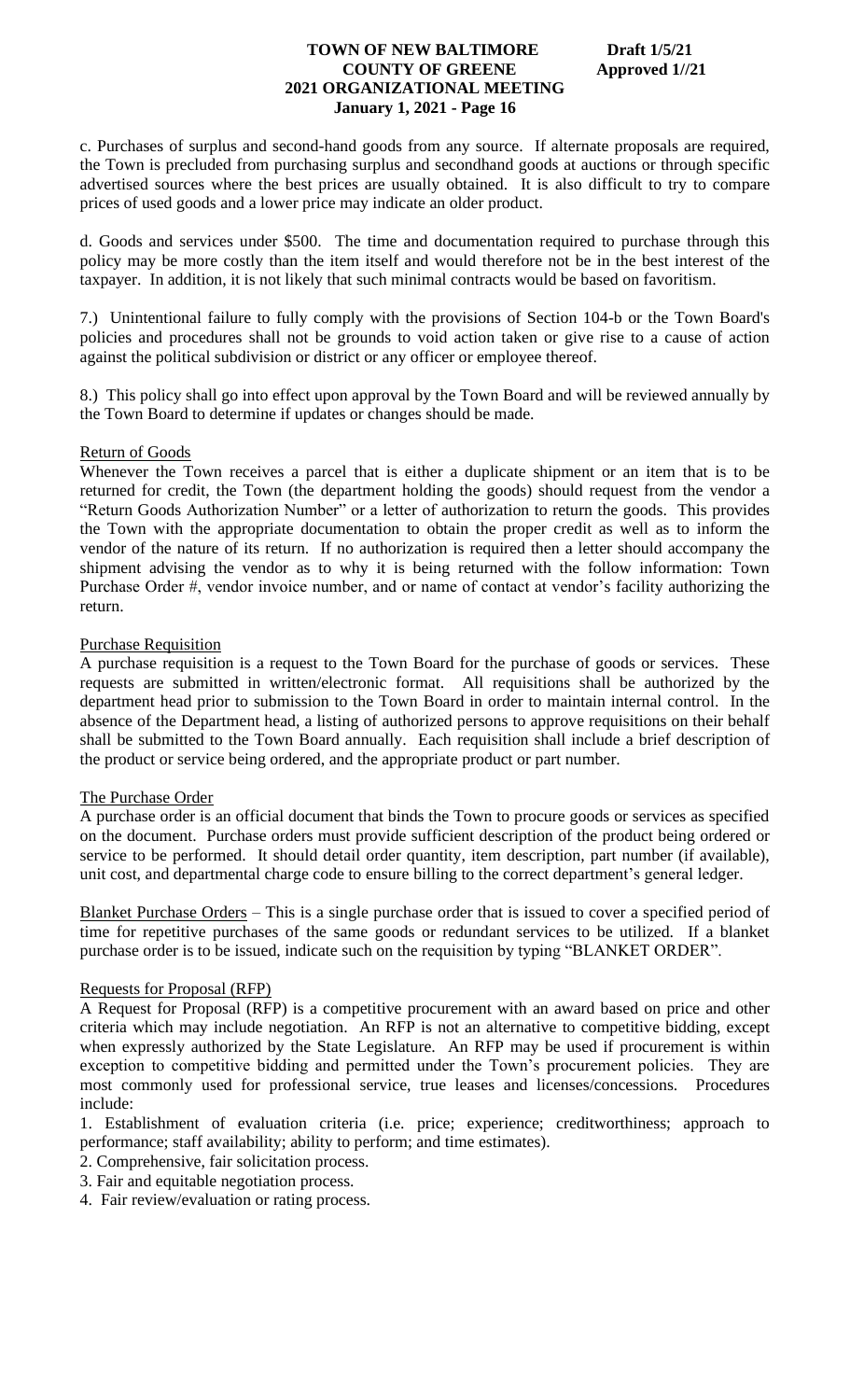# **TOWN OF NEW BALTIMORE, COUNTY OF GREENE 2021 ORGANIZATIONAL MEETING JANUARY 1, 2021**

## **RESOLUTION 24-2021 ATTENDANCE AT MEETINGS, CONFERENCES; TRAVEL ADVANCE**

*RESOLVED*, that upon at least four weeks prior approval of the Town Board of the Town of New Baltimore, elected officials/department heads of the Town be empowered to attend schools, seminars, association meetings, etc., that are deemed necessary to better enable them to perform their official duties. Reasonable lodging expenses shall be paid by the Town should the attendance require an overnight stay. Should the attendance require an overnight stay of more than one night, the official may request a travel advance to defray the cost of meals and incidental expenses. The amount of the travel advance shall not exceed the standard per diem reimbursement rate for federal employees. If the official receives the maximum advance, the Town of New Baltimore shall be reimbursed by said official for the difference between the amount advanced, and the actual expenses incurred for which receipts are to be furnished by said official.

**RESOLVED** the Town Board reserves the right to reject reimbursement for expenses not in compliance with this resolution.

Motion by Councilmember VanEtten seconded by Councilmember Boehlke

**Councilmember Downes**: Are we curtailing this due to money constraints?

**Supervisor Ruso**: Not so much. This is the pretty much the same one, but it has curtailed not by our actions but in spite of them, because most of these conferences have been cancelled. But who knows how long that will last so we still have to have this in effect.

AYES: Ruso, Boehlke, Downes, Irving, VanEtten NAYS: ABSTAIN: ABSENT: **Motion Carried**

## **TOWN OF NEW BALTIMORE, COUNTY OF GREENE 2021 ORGANIZATIONAL MEETING JANUARY 1, 2021**

# **RESOLUTION 25-2021 AUTHORIZATION OF SERVICE CHARGES FOR RETURNED CHECKS**

*RESOLVED*, that pursuant to the provisions of Section 85 of the General Municipal Law of the State of New York, a service charge of \$20 shall be levied for any checks tendered for the payment of taxes or other charges which are subsequently returned by a bank for insufficient funds or other reason.

Motion by Supervisor Ruso seconded by Councilmember Downes and VanEtten AYES: Ruso, Boehlke, Downes, Irving, VanEtten NAYS: ABSTAIN: ABSENT: **Motion Carried**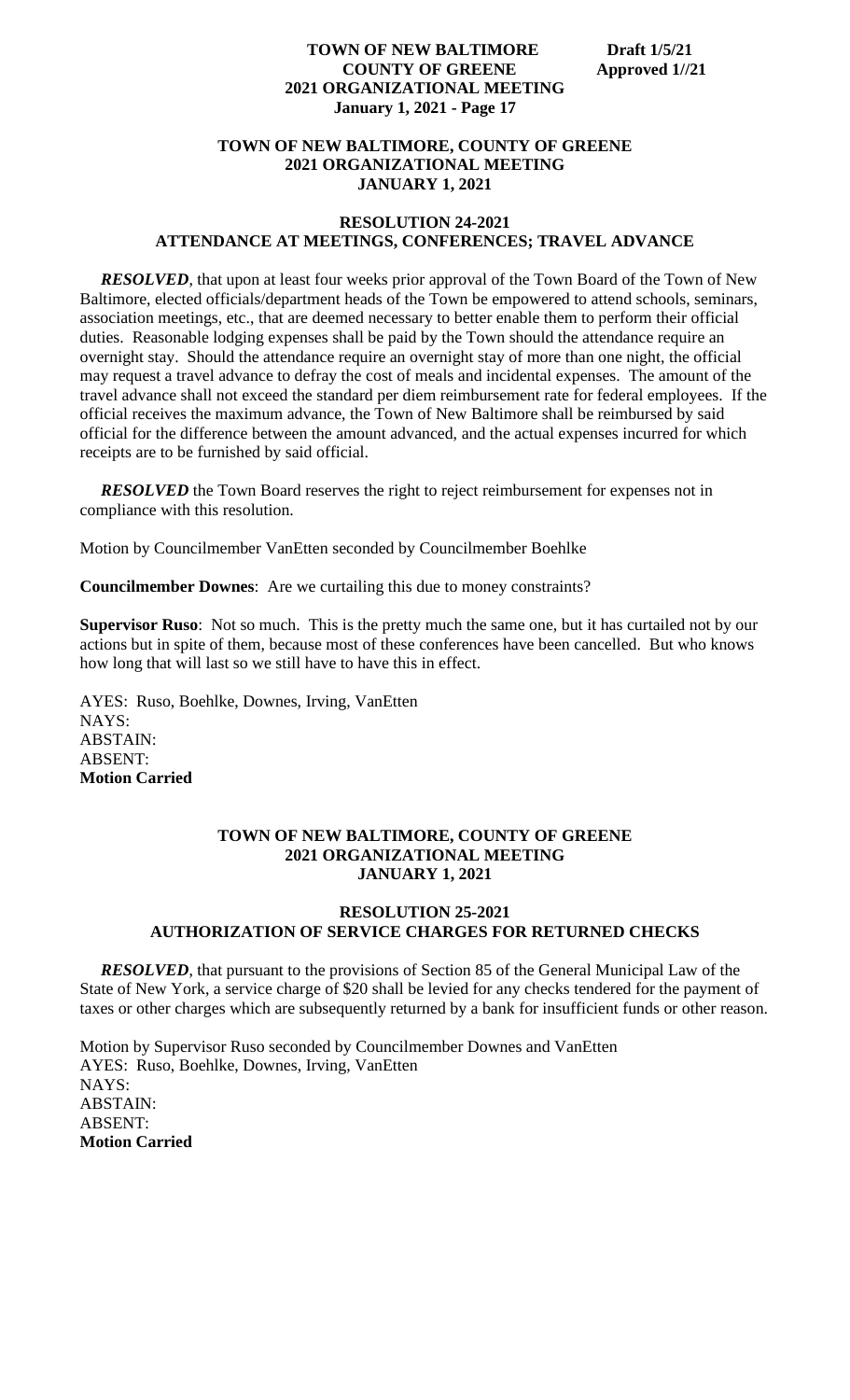#### **TOWN OF NEW BALTIMORE, COUNTY OF GREENE 2021 ORGANIZATIONAL MEETING JANUARY 1, 2021**

#### **RESOLUTION 26-2021 FILING OF SUPERVISOR'S REPORT FOR YEAR ENDING**

*RESOLVED*, that pursuant to subdivision 10-A of Section 29 of the Town Law of the State of New York, the Supervisor shall submit to the Town Clerk within sixty days after the close of the 2020 fiscal year, a copy of the report to the State Comptroller required by Section 30 of the General Municipal Law of the State of New York, providing, however, that if the time for the filing of the annual report has been extended for a period of sixty days by the State Comptroller, then the time for submitting a copy of the report to the Town Clerk shall also be extended. Said report shall be submitted in lieu of the report required by Subdivision 10 of Section 29 of the Town Law of the State of New York.

Motion by Supervisor Ruso seconded by Councilmember Boehlke AYES: Ruso, Boehlke, Downes, Irving, VanEtten NAYS: ABSTAIN: ABSENT: **Motion Carried**

#### **TOWN OF NEW BALTIMORE, COUNTY OF GREENE 2021 ORGANIZATIONAL MEETING JANUARY 1, 2021**

# **RESOLUTION 27-2021 APPOINTMENT OF VOTING REPRESENTATIVE TO BOARD OF DIRECTORS, GREENE COUNTY EMERGENCY MEDICAL SYSTEMS INC.**

 *RESOLVED,* that Nicholas Dellisanti is hereby designated as the representative of the Town of New Baltimore to the Board of Directors of Greene County Emergency Medical Systems, Inc. for the year ending December 31, 2021.

*AND BE IT FURTHER RESOLVED*, if the representative is unable to attend this meeting, Jeffry Ruso is authorized to attend as the Town's official designee.

Motion by Supervisor Ruso seconded by Councilmember Boehlke AYES: Ruso, Boehlke, Downes, Irving, VanEtten NAYS: ABSTAIN: ABSENT: **Motion Carried**

#### **TOWN OF NEW BALTIMORE, COUNTY OF GREENE 2021 ORGANIZATIONAL MEETING JANUARY 1, 2021**

# **RESOLUTION 28-2021 RENEWING DESIGNATION OF ENGINEERS AUTHORIZED TO PERFORM ENGINEERING REVIEW SERVICES ON BEHALF OF THE TOWN**

 *WHEREAS*, the Town Board hereby finds that there is a continued need for designation of licensed professional engineers to perform such engineering review work that may be required for projects under consideration by the Town in the course of its usual business.

 *NOW THEREFORE, BE IT RESOLVED*, that the Town Board of the Town of New Baltimore does hereby renew the designation of C.T. Male Associates, Crawford & Associates, Delaware Engineering, Creighton Manning Engineering, and Barton & Loguidice, as engineering firms that are eligible for retention by the Town Board, Planning Board or Zoning Board of Appeals for purposes of providing engineering services in conjunction with the review of projects that are under consideration by the Town Board, Planning Board or Zoning Board of Appeals, and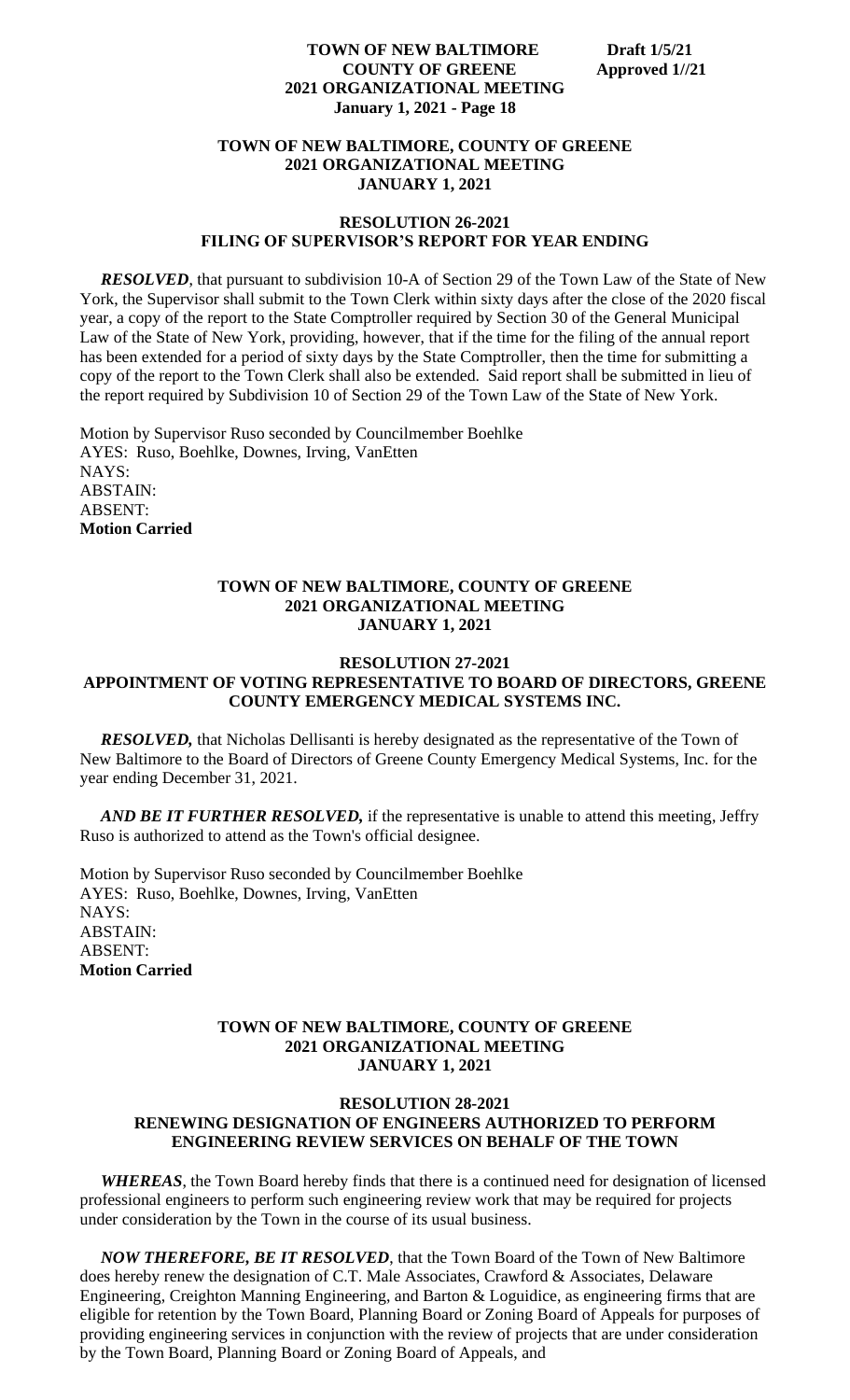**BE IT FURTHER RESOLVED**, that such designation shall expire on December 31, 2021.

Motion by Supervisor Ruso seconded by Councilmember Downes AYES: Ruso, Boehlke, Downes, Irving, VanEtten NAYS: ABSTAIN: ABSENT: **Motion Carried**

#### **TOWN OF NEW BALTIMORE, COUNTY OF GREENE 2021 ORGANIZATIONAL MEETING JANUARY 1, 2021**

#### **RESOLUTION 29-2021 APPOINT MEMBERS TO THE PLANNING BOARD**

*RESOLVED* that Robert Court, Ken Finke, and Robert VanEtten are appointed to the Planning Board a for three-year term expiring December 31, 2023.

Motion by Supervisor Ruso seconded by Councilmember Boehlke AYES: Ruso, Boehlke, Downes, Irving, NAYS: ABSTAIN: RECUSE: VanEtten ABSENT: **Motion Carried**

# **TOWN OF NEW BALTIMORE, COUNTY OF GREENE 2021 ORGANIZATIONAL MEETING JANUARY 1, 2021**

#### **RESOLUTION 30-2021 APPOINT CHAIR OF THE PLANNING BOARD**

**RESOLVED** that Robert VanEtten is hereby appointed as Chair of the Planning Board until December 31, 2021.

Motion by Supervisor Ruso seconded by Councilmember Downes AYES: Ruso, Boehlke, Downes, Irving NAYS: RECUSE: VanEtten ABSTAIN: ABSENT: **Motion Carried**

# **TOWN OF NEW BALTIMORE, COUNTY OF GREENE 2021 ORGANIZATIONAL MEETING JANUARY 1, 2021**

#### **RESOLUTION 31-2021 APPOINT MEMBER TO THE ZONING BOARD OF APPEALS**

*RESOLVED* that Brad Jourdin is appointed to the Zoning Board of Appeals for a five-year term expiring December 31, 2025.

Motion by Supervisor Ruso seconded by Councilmember Downes AYES: Ruso, Boehlke, Downes, Irving, VanEtten NAYS: ABSTAIN: ABSENT: **Motion Carried**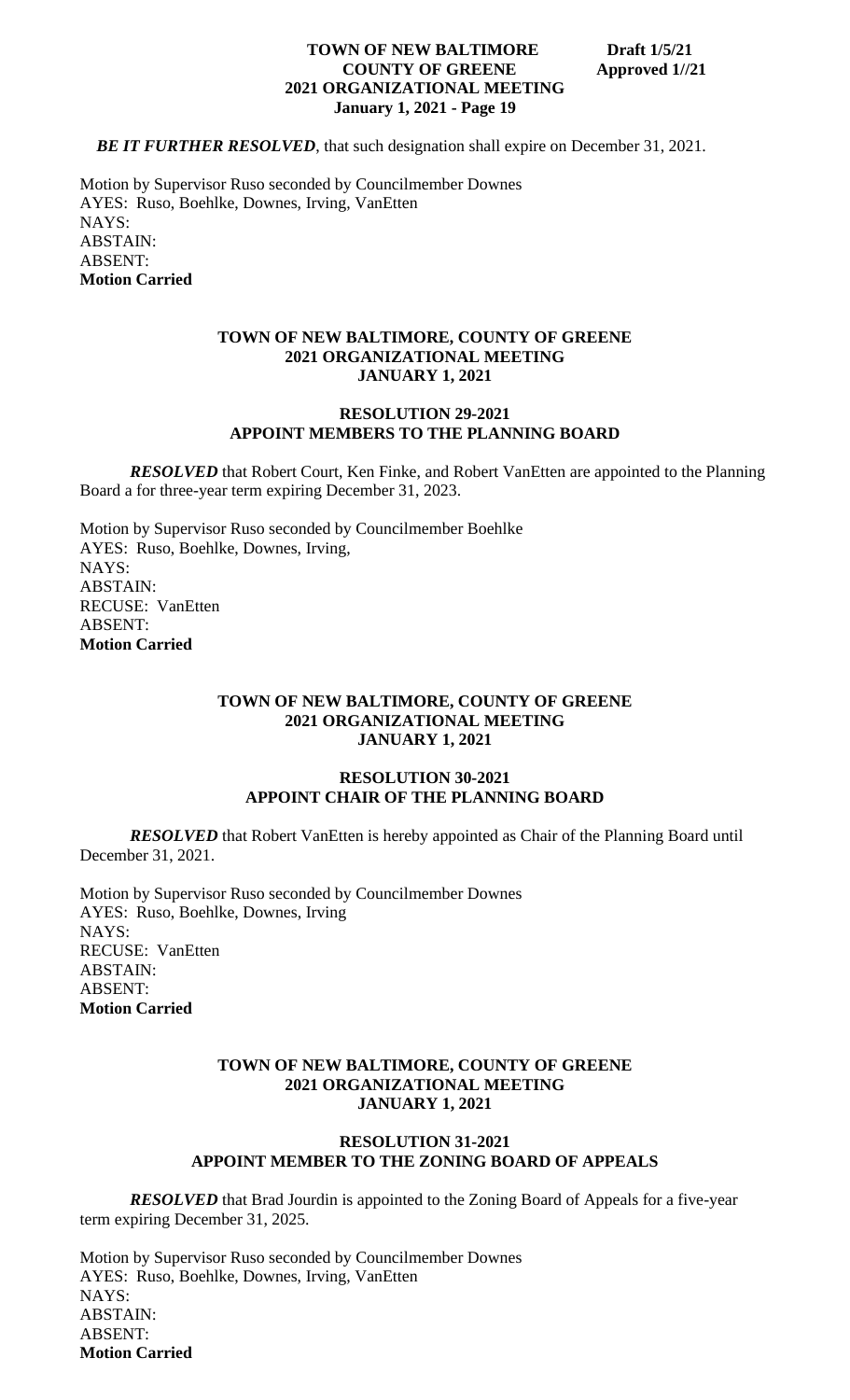## **TOWN OF NEW BALTIMORE, COUNTY OF GREENE 2021 ORGANIZATIONAL MEETING JANUARY 1, 2021**

# **RESOLUTION 32-2021 APPOINT CHAIR OF THE ZONING BOARD OF APPEALS**

*RESOLVED* that Patrick Linger is hereby appointed as Chair of the Zoning Board of Appeals until December 31, 2021.

Motion by Supervisor Ruso seconded by Councilmember Boehlke and VanEtten AYES: Ruso, Boehlke, Downes, Irving, VanEtten NAYS: ABSTAIN: ABSENT: **Motion Carried**

# **TOWN OF NEW BALTIMORE, COUNTY OF GREENE 2021 ORGANIZATIONAL MEETING JANUARY 1, 2021**

#### **RESOLUTION 33-2021 APPOINT ATTORNEY FOR THE PLANNING BOARD AND ZONING BOARD OF APPEALS UNTIL DECEMBER 31, 2021**

*WHEREAS* the Planning Board and Zoning Board of Appeals may require the legal advice of an Attorney in their deliberations.

*RESOLVED* that the Town Board of the Town of New Baltimore hereby appoints George McHugh, Esq. as the Planning Board and Zoning Board of Appeals Attorney for 2021.

Motion by Supervisor Ruso seconded by Councilmember Boehlke AYES: Ruso, Boehlke, Downes, Irving, VanEtten NAYS: ABSTAIN: ABSENT: **Motion Carried**

#### **TOWN OF NEW BALTIMORE, COUNTY OF GREENE 2021 ORGANIZATIONAL MEETING JANUARY 1, 2021**

#### **RESOLUTION 34-2021 EXTEND THE INTERMUNICIPAL AGREEMENT WITH THE NEW BALTIMORE FIRE DISTRICT UNTIL DECEMBER 31, 2021**

*RESOLVED* that the Intermunicipal Agreement between the Town of New Baltimore and the New Baltimore Fire District originally adopted on October 13, 2014 is hereby extended for a one year period until December 31, 2021.

Motion by Supervisor Ruso seconded by Councilmember Boehlke and VanEtten AYES: Ruso, Boehlke, Downes, Irving, VanEtten NAYS: ABSTAIN: ABSENT: **Motion Carried**